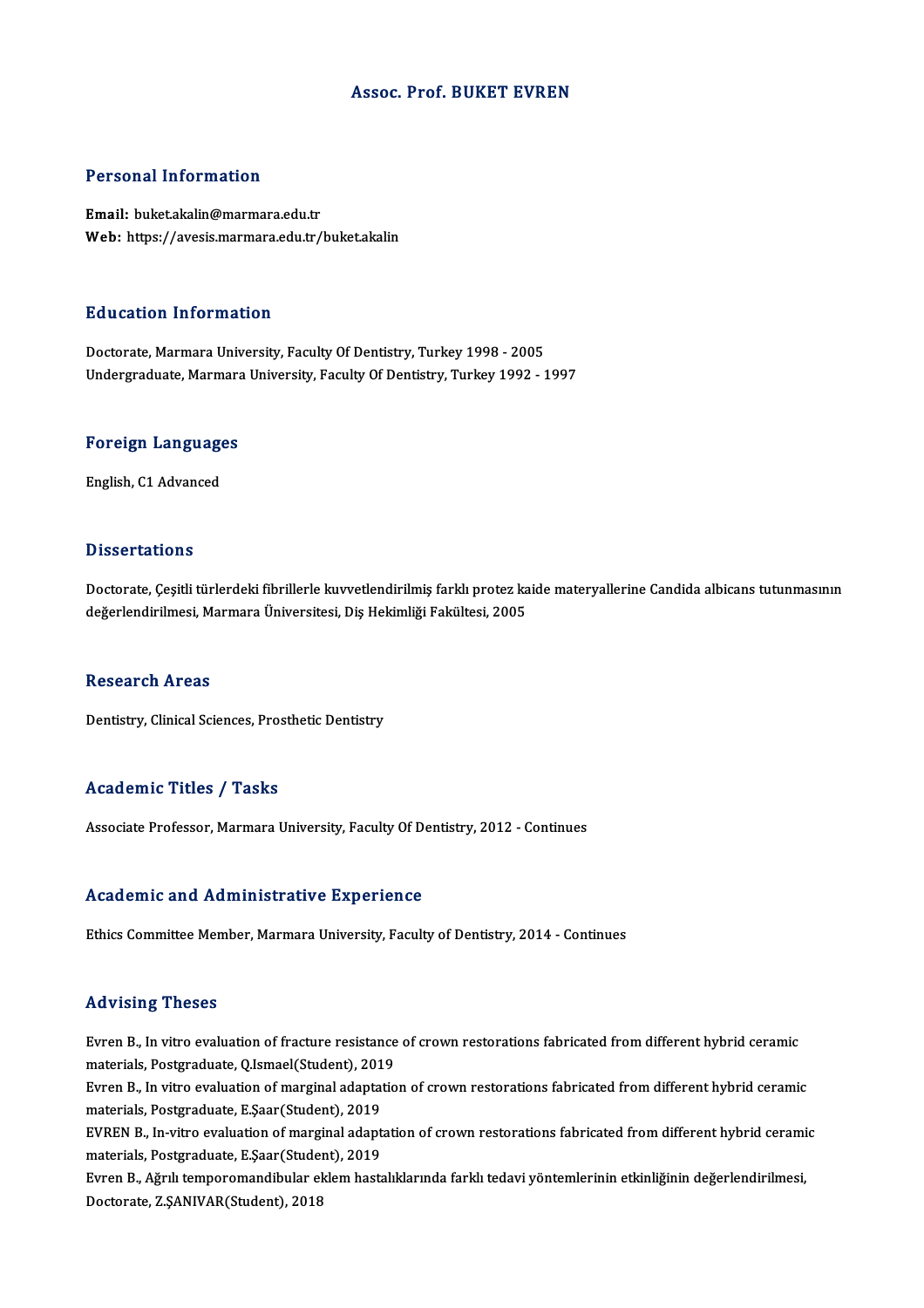Evren B., İnley-Onley restorasyonların simantasyonu sırasında önısıtma uygulamasının klinik başarıya etkisi, Doctorate,<br>S.A.V.CİN/Student), 2015 Evren B., İnley-Onley rest:<br>Ş.AYGÜN(Student), 2015

# Ş.AYGÜN(Student), 2015<br>Jury Memberships

<mark>Jury Memberships</mark><br>Post Graduate, Post Graduate, Marmara Üniversitesi, September, 2019<br>Desterel Examination, Desterel Examination, İstanbul Üniversitesi, July Jury Trommorumpu<br>Post Graduate, Post Graduate, Marmara Üniversitesi, September, 2019<br>Doctoral Examination, Doctoral Examination, İstanbul Üniversitesi, July, 2019<br>Doctorate, Doctorate, İstanbul Üniversitesi, June, 2019 Post Graduate, Post Graduate, Marmara Üniversitesi, Se<br>Doctoral Examination, Doctoral Examination, İstanbul İ<br>Doctorate, Doctorate, İstanbul Üniversitesi, June, 2019<br>Doctorate, Doctorate, Marmara Üniversitesi, June, 2019 Doctoral Examination, Doctoral Examination, İstanbul Ün<br>Doctorate, Doctorate, İstanbul Üniversitesi, June, 2019<br>Doctorate, Doctorate, Marmara Üniversitesi, June, 2018<br>Expertise In Medisine, Expertise In Medisine, Kesseli Ü Doctorate, Doctorate, İstanbul Üniversitesi, June, 2019<br>Doctorate, Doctorate, Marmara Üniversitesi, June, 2018<br>Expertise In Medicine, Expertise In Medicine, Kocaeli Üniversitesi, November, 2017<br>Expertise In Medicine, Exper Doctorate, Doctorate, Marmara Üniversitesi, June, 2018<br>Expertise In Medicine, Expertise In Medicine, Kocaeli Üniversitesi, Novemb<br>Expertise In Medicine, Expertise In Medicine, Ege Üniversitesi, April, 2017<br>Doctoral Examina Expertise In Medicine, Expertise In Medicine, Kocaeli Üniversitesi, November, 201<br>Expertise In Medicine, Expertise In Medicine, Ege Üniversitesi, April, 2017<br>Doctoral Examination, Doctoral Examination, Marmara Üniversitesi Expertise In Medicine, Expertise In Medicine, Ege Üniversit<br>Doctoral Examination, Doctoral Examination, Marmara Ün<br>Doctorate, Doctorate, Marmara Üniversitesi, March, 2017<br>Doctorate, Doctorate, Marmara Üniversitesi, July, 2 Doctoral Examination, Doctoral Examination, Marmara Üniversitesi, March, 2017<br>Doctorate, Doctorate, Marmara Üniversitesi, March, 2017<br>Doctorate, Doctorate, Marmara Üniversitesi, July, 2016 Doctorate, Doctorate, Marmara Üniversitesi, March, 2017<br>Doctorate, Doctorate, Marmara Üniversitesi, July, 2016<br>Appointment Academic Staff, Appointment Academic Staff, Marmara Üniversitesi, November, 2015<br>Doctorate, Doctora Doctorate, Doctorate, Marmara Üniversitesi, July, 2016<br>Appointment Academic Staff, Appointment Academic Staff, Mar<br>Doctorate, Doctorate, Marmara Üniversitesi, September, 2015<br>Doctorate, Doctorate, Marmara Üniversitesi, Mar Appointment Academic Staff, Appointment Academic Staff,<br>Doctorate, Doctorate, Marmara Üniversitesi, September, 2<br>Doctorate, Doctorate, Marmara Üniversitesi, March, 2015<br>Doctoral Examination, Doctoral Examination, Marmara Ü Doctorate, Doctorate, Marmara Üniversitesi, September, 2015<br>Doctorate, Doctorate, Marmara Üniversitesi, March, 2015<br>Doctoral Examination, Doctoral Examination, Marmara Üniversitesi, February, 2015 Doctorate, Doctorate, Marmara Üniversitesi, March, 201<br>Doctoral Examination, Doctoral Examination, Marmara I<br>Doctorate, Doctorate, Marmara Üniversitesi, June, 2014<br>Doctorate, Doctorate, Marmara Üniversitesi, June, 2014 Doctorate, Doctorate, Marmara Üniversitesi, June, 2014<br>Doctorate, Doctorate, Marmara Üniversitesi, June, 2014 Doctorate, Doctorate, Marmara Üniversitesi, June, 2014<br>Doctorate, Doctorate, Marmara Üniversitesi, June, 2014<br>Doctoral Examination, Doctoral Examination, Marmara Üniversitesi, April, 2014<br>Doctorate, Doctorate, Marmara Üniv Doctorate, Doctorate, Marmara Üniversitesi, June, 2014<br>Doctoral Examination, Doctoral Examination, Marmara Ünive<br>Doctorate, Doctorate, Marmara Üniversitesi, February, 2014 Doctorate, Doctorate, Marmara Üniversitesi, February, 2014<br>Articles Published in Journals That Entered SCI, SSCI and AHCI Indexes

- I. Evaluation of the efficacy of different treatment modalities for painful temporomandibular disorders<br>I. Evaluation of the efficacy of different treatment modalities for painful temporomandibular disorders<br>Abbassbalizade Abbasgholizadeh Z.S., EVREN B., ÖZKAN Y.<br>Abbasgholizadeh Z.S., EVREN B., ÖZKAN Y.<br>INTERNATIONAL JOURNAL OF ORAL AND N Evaluation of the efficacy of different treatment modalities for painful temporomandibular disore<br>Abbasgholizadeh Z. S. , EVREN B., ÖZKAN Y.<br>INTERNATIONAL JOURNAL OF ORAL AND MAXILLOFACIAL SURGERY, vol.49, no.5, pp.628-635 Abbasgholizadeh Z. S. , EVREN B., ÖZKAN Y.<br>INTERNATIONAL JOURNAL OF ORAL AND MAXILLOFACIAL SURGERY, vol.49, no.5, pp.628-635, 2020 (Journal<br>Indexed in SCI) INTERNATIONAL JOURNAL OF ORAL AND MAXILLOFACIAL SURGERY, vol.49, no.5, pp.628-635, 2020 (Journal<br>Indexed in SCI)<br>II. Clinical procedures, designs, and survival rates of all-ceramic resin-bonded fixed dental prostheses<br>in t
- Indexed in SCI)<br>Clinical procedures, designs, and survival ra<br>in the anterior region: A systematic review<br>TEZULAS E, VU DIZ C, EVPEN P, ÖZKAN V in the anterior region: A systematic review<br>TEZULAŞ E., YILDIZ C., EVREN B., ÖZKAN Y. JOURNALOF ESTHETICANDRESTORATIVEDENTISTRY,vol.30,no.4,pp.307-318,2018 (Journal Indexed inSCI) TEZULAŞ E., YILDIZ C., EVREN B., ÖZKAN Y.<br>JOURNAL OF ESTHETIC AND RESTORATIVE DENTISTRY, vol.30, no.4, pp.307-318, 2018 (Journal Indexed in<br>III. Candida albicans adhesion on reinforced polymethylmethacrylate denture resin
- JOURNAL OF ESTHETIC AND RESTORATI<br>Candida albicans adhesion on reinfo<br>architecture and exposure to saliva<br>Europ B. Özkan V. Özcan M. Kadir T. Candida albicans adhesion on re<br>architecture and exposure to sal<br>Evren B., Özkan Y., Özcan M., Kadir T.<br>Ceredentelegy vel 21. pp.194.201.2 architecture and exposure to saliva<br>Evren B., Özkan Y., Özcan M., Kadir T.<br>Gerodontology, vol.31, pp.194-201, 2014 (Journal Indexed in SCI Expanded) Evren B., Özkan Y., Özcan M., Kadir T.<br>Gerodontology, vol.31, pp.194-201, 2014 (Journal Indexed in SCI Expanded)<br>IV. Retention behaviors of different attachment systems: Precious versus non-precious, precision<br>versus somi

## Gerodontology, vol.31, pp<br>Retention behaviors of<br>versus semi-precision Retention behaviors of different attachment syster<br>versus semi-precision<br>Gözneli R., Yıldız C., Vanlioglu B., Evren B., Kulak-Ozkan Y.<br>DENTAL MATERIALS JOURNAL, val.32, pp.801,807,2012

versus semi-precision<br>Gözneli R., Yıldız C., Vanlioglu B., Evren B., Kulak-Ozkan Y.<br>DENTAL MATERIALS JOURNAL, vol.32, pp.801-807, 2013 (Journal Indexed in SCI)<br>Enasture Besistanse of Manuelly and CAD/CAM Manufastured Caram Gözneli R., Yıldız C., Vanlioglu B., Evren B., Kulak-Ozkan Y.<br>DENTAL MATERIALS JOURNAL, vol.32, pp.801-807, 2013 (Journal Indexed in SCI)<br>V. Fracture Resistance of Manually and CAD/CAM Manufactured Ceramic Onlays<br>Vidys G.

- DENTAL MATERIALS JOURNAL, vol.32, pp.801-807, 2013 (Journal Fracture Resistance of Manually and CAD/CAM Manufa<br>Yıldız C., Vanlioglu B. A. , Evren B., Uludamar A., Kulak-Ozkan Y.<br>JOUPNAL OF PROSTHODONTICS JMPLANT ESTHETIC A Fracture Resistance of Manually and CAD/CAM Manufactured Ceramic Onlays<br>Yıldız C., Vanlioglu B. A. , Evren B., Uludamar A., Kulak-Ozkan Y.<br>JOURNAL OF PROSTHODONTICS-IMPLANT ESTHETIC AND RECONSTRUCTIVE DENTISTRY, vol.22, pp Yıldız C., Vanlioglu B. A. , Evren<br>JOURNAL OF PROSTHODONTIC<br>2013 (Journal Indexed in SCI)<br>Marginal internal adantatic JOURNAL OF PROSTHODONTICS-IMPLANT ESTHETIC AND RECONSTRUCTIVE DENTISTRY, vol.22,<br>2013 (Journal Indexed in SCI)<br>VI. Marginal-internal adaptation and fracture resistance of CAD/CAM crown restorations<br>Vidus C. Vanligğlu B. Eu
- 2013 (Journal Indexed in SCI)<br>**Marginal-internal adaptation and fracture resi:**<br>Yıldız C., Vanlıoğlu B., Evren B., Uludamar A., Özkan Y.<br>DENTAL MATERIALS JOURNAL, VR132, ng 1.nn 42.43 Marginal-internal adaptation and fracture resistance of CAD/CAM crown re<br>Yıldız C., Vanlıoğlu B., Evren B., Uludamar A., Özkan Y.<br>DENTAL MATERIALS JOURNAL, vol.32, no.1, pp.42-47, 2013 (Journal Indexed in SCI)<br>Internal and Yıldız C., Vanlıoğlu B., Evren B., Uludamar A., Özkan Y.<br>DENTAL MATERIALS JOURNAL, vol.32, no.1, pp.42-47, 2013 (Journal Indexed in SCI)<br>VII. Internal and Marginal Adaptation of Pressable and Computer-Aided Design/Comp
-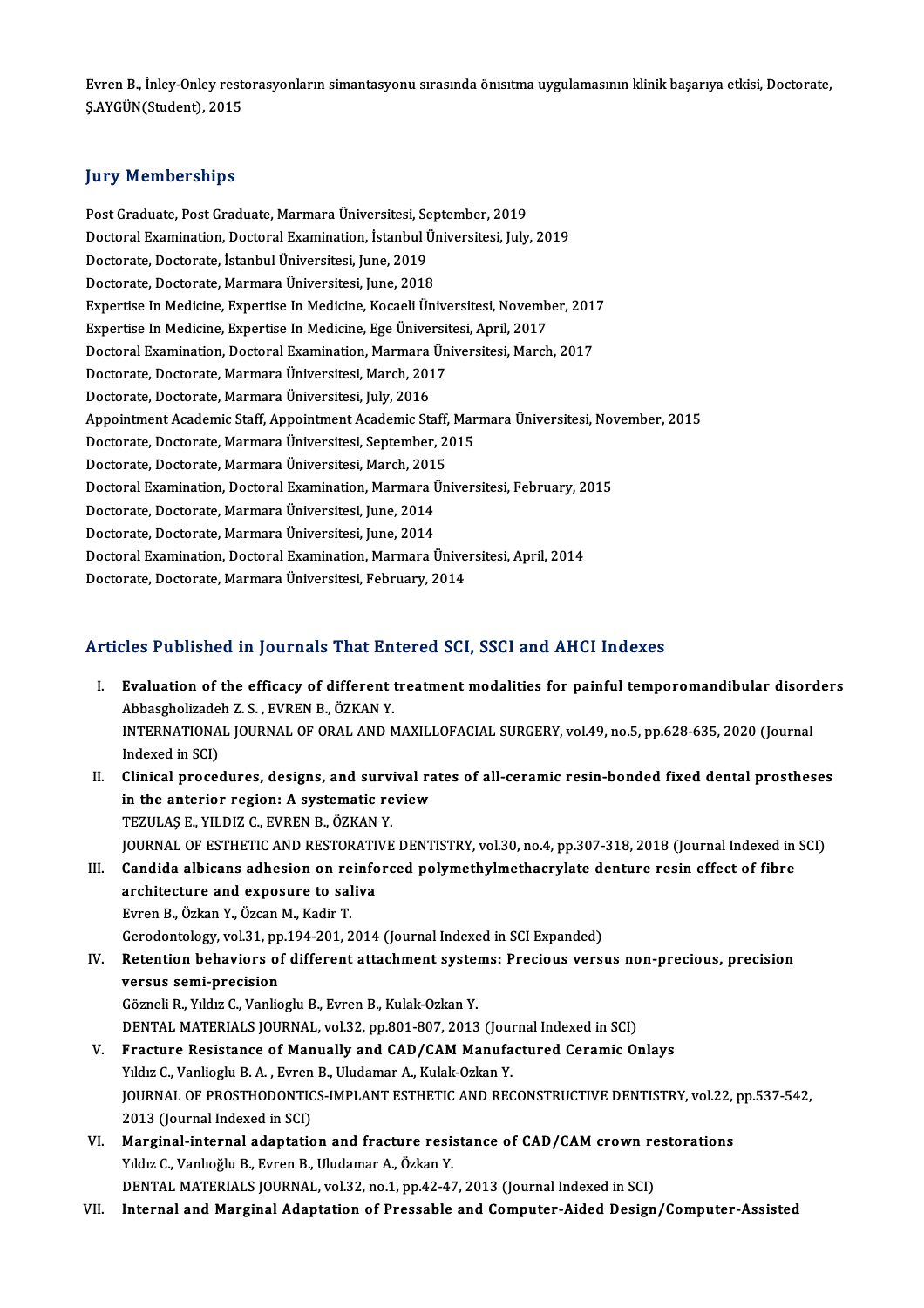#### Manufacture Onlay Restorations

Vanlioglu B. A., EVREN B., YILDIZ C., Uludamar A., Ozkan Y. K.

Manufacture Onlay Restorations<br>Vanlioglu B. A. , EVREN B., YILDIZ C., Uludamar A., Ozkan Y. K.<br>INTERNATIONAL JOURNAL OF PROSTHODONTICS, vol.25, no.3, pp.262-264, 2012 (Journal Indexed in SCI)<br>Eunonimental Custom Mode Zirso

## Vanlioglu B. A. , EVREN B., YILDIZ C., Uludamar A., Ozkan Y. K.<br>INTERNATIONAL JOURNAL OF PROSTHODONTICS, vol.25, no.3, pp.262-264, 2012 (Journal Indexed in SCI)<br>VIII. Experimental Custom-Made Zircania Abutments for Narrow INTERNATIONAL JOURNAL OF P<br>Experimental Custom-Made Z<br>Regions: A 5-Year Follow-Up<br>Vanligğlu B. Özkan V. Evrop B. Ö Experimental Custom-Made Zircania<br>Regions: A 5-Year Follow-Up<br>Vanlıoğlu B., Özkan Y., Evren B., Özkan Y.<br>International Journal Of Oral & Maxillefa Regions: A 5-Year Follow-Up<br>Vanlıoğlu B., Özkan Y., Evren B., Özkan Y.<br>International Journal Of Oral & Maxillofacial Implants, vol.27, pp.1239-1242, 2012 (Journal Indexed in SCI)<br>The association between sesioesenomis statu

- Vanlıoğlu B., Özkan Y., Evren B., Özkan Y.<br>International Journal Of Oral & Maxillofacial Implants, vol.27, pp.1239-1242, 2012 (Journal Indexed in SCI)<br>IX. The association between socioeconomic status, oral hygiene practice International Journal Of Oral & Maxillofacial Implants, vol.27, pp.1.<br>The association between socioeconomic status, oral hygie:<br>status in elderly people living different residential homes<br>EVREN R. Hudamar A. iSERLU, Orkan The association between socioecono<br>status in elderly people living differe<br>EVREN B., Uludamar A., İŞERİ U., Ozkan Y.<br>ARCHIVES OF CERONTOLOCY AND CERLA status in elderly people living different residential homes<br>EVREN B., Uludamar A., İŞERİ U., Ozkan Y.<br>ARCHIVES OF GERONTOLOGY AND GERIATRICS, vol.53, no.3, pp.252-257, 2011 (Journal Indexed in SCI)<br>Oral bealth status and t
- EVREN B., Uludamar A., İŞERİ U., Ozkan Y.<br>ARCHIVES OF GERONTOLOGY AND GERIATRICS, vol.53, no.3, pp.252-257, 2011 (Journal Indexed in SCI)<br>X. Oral health status and treatment requirements of different residential homes in I ARCHIVES OF GERON<br>Oral health status a<br>comparative study<br>Illudamar A EVPEN I

Uludamar A., EVREN B., İŞERİ U., Ozkan Y. comparative study<br>Uludamar A., EVREN B., İŞERİ U., Ozkan Y.<br>ARCHIVES OF GERONTOLOGY AND GERIATRICS, vol.53, no.1, 2011 (Journal Indexed in SCI)<br>Prespective elinisel trial of polyethylene fiber ribber, reinfersed, resin sem

Uludamar A., EVREN B., İŞERİ U., Ozkan Y.<br>ARCHIVES OF GERONTOLOGY AND GERIATRICS, vol.53, no.1, 2011 (Journal Indexed in SCI)<br>XI. Prospective clinical trial of polyethylene fiber ribbon-reinforced, resin composite post ARCHIVES OF<br>Prospective<br>restorations<br>Turker S. B. A Prospective clinical trial of polye<br>restorations<br>Turker S. B. , Alkumru H. N. , Evren B.<br>INTERNATIONAL JOURNAL OF PROST

restorations<br>Turker S. B. , Alkumru H. N. , Evren B.<br>INTERNATIONAL JOURNAL OF PROSTHODONTICS, vol.20, no.1, pp.55-56, 2007 (Journal Indexed in SCI)<br>Presthedentis rebebilitation efter treumatis teeth and bene less: A slinis Turker S. B. , Alkumru H. N. , Evren B.<br>INTERNATIONAL JOURNAL OF PROSTHODONTICS, vol.20, no.1, pp.55-56, 2007 (Journal Index<br>XII. Prosthodontic rehabilitation after traumatic tooth and bone loss: A clinical report<br>Finan B.

INTERNATIONAL JOURNAL OF PROSTHODONT<br>Prosthodontic rehabilitation after trauma<br>Evren B., Basa S., Ozkan Y., Tanyeri H., Ozkan Y.<br>JOUPNAL OF PROSTHETIC DENTISTPY vol 95 Prosthodontic rehabilitation after traumatic tooth and bone loss: A clinical report<br>Evren B., Basa S., Ozkan Y., Tanyeri H., Ozkan Y.<br>JOURNAL OF PROSTHETIC DENTISTRY, vol.95, no.1, pp.22-25, 2006 (Journal Indexed in SCI)

# JOURNAL OF PROSTHETIC DENTISTRY, vol.95, no.1, pp.22-25, 2006 (Journal Indexed in SCI)<br>Articles Published in Other Journals

- rticles Published in Other Journals<br>I. Konjenital Sert ve Yumuşak Damak Defektinin Protetik Rehabilitasyonu: Vaka Raporu<br>Sanyar <sup>7</sup>, Eurer B. Türker S. B. Özkar Y Soo - dononcd in Gener Journale<br>Konjenital Sert ve Yumuşak Damak D<br>Şanıvar Z., Evren B., Türker Ş. B. , Özkan Y. Konjenital Sert ve Yumuşak Damak Defektinin Protetik Rehabilitasyonu: Vaka Raporu<br>Şanıvar Z., Evren B., Türker Ş. B. , Özkan Y.<br>Atatürk Üniversitesi Diş Hekimliği Fakültesi Dergisi, vol.0, 2016 (National Refreed University Şanıvar Z., Evren B., Türker Ş. B. , Özkan Y.<br>Atatürk Üniversitesi Diş Hekimliği Fakültesi Dergisi, vol.0, 2016 (National Refreed University Journal)<br>II. KONJENİTAL SERT VE YUMUŞAK DAMAK DEFEKTİNİN PROTETİK REHABİLİTAS
- Atatürk Üniversitesi Diş Hekimliği Fakültesi Der<sub>i</sub><br>KONJENİTAL SERT VE YUMUŞAK DAMAK D<br>ŞANIVAR Z., TÜRKER Ş. B. , EVREN B., ÖZKAN Y.<br>Atatürk Üniversitesi Dis Hekimliği Fekültesi Deri KONJENİTAL SERT VE YUMUŞAK DAMAK DEFEKTİNİN PROTETİK REHABİLİTASYONU VAKA RAPOR<br>ŞANIVAR Z., TÜRKER Ş. B. , EVREN B., ÖZKAN Y.<br>Atatürk Üniversitesi Diş Hekimliği Fakültesi Dergisi, vol.26, no.1, 2016 (Refereed Journals of O Atatürk Üniversitesi Diş Hekimliği Fakültesi Dergisi, vol.26, no.1, 2016 (Refereed Journals of Other Institutions)
- ŞANIVAR Z., TÜRKER Ş. B. , EVREN B., ÖZKAN Y.<br>Atatürk Üniversitesi Diş Hekimliği Fakültesi Dergisi, vol.26, ı<br>III. Protez kaide materyallerinin güçlendirme metodları<br>Evren B.. Özkan Y. Protez kaide materyallerinin güçlendirme metodları<br>Evren B., Özkan Y.<br>Türkiye Klinikleri Dii Hekimliği Bilimleri Dergisi, vol.21, pp.40-49, 2015 (Other Refereed National Journals)<br>Sebit nesteretif metervallerin fibrillerle
- IV. Sabit restoratif materyallerin fibrillerle güçlendirilmesi<br>Evren B., Uludamar A., Özkan Y. Türkiye Klinikleri Dii Hekimliği I<br>Sabit restoratif materyalleri<br>Evren B., Uludamar A., Özkan Y.<br>Türkiye Klinikleri Dii Hekimliği I Türkiye Klinikleri Dii Hekimliği Bilimleri Dergisi, vol.19, pp.206-215, 2013 (Other Refereed National Journals) Evren B., Uludamar A., Özkan Y.<br>Türkiye Klinikleri Dii Hekimliği Bilimleri Dergisi, vol.19, pp.206-215, 2013 (Othe<br>V. Techniques to ensure success for esthetic metal-ceramic restorations<br>Özkan Y. Uludamar A. Akalın Euron B
- Türkiye Klinikleri Dii Hekimliği Bilimleri Dergisi, v<br>Techniques to ensure success for esthetic n<br>Özkan Y., Uludamar A., Akalın Evren B., Gözneli R.<br>Cumburiyat Dental Journal, val 15, ne 4, np 248-2 Techniques to ensure success for esthetic metal-ceramic restorations<br>Özkan Y., Uludamar A., Akalın Evren B., Gözneli R.<br>Cumhuriyet Dental Journal, vol.15, no.4, pp.348-356, 2012 (International Refereed University Journal)<br> Özkan Y., Uludamar A., Akalın Evren B., Gözneli R.<br>Cumhuriyet Dental Journal, vol.15, no.4, pp.348-356, 2012 (International Refereed U<br>VI. Clinical application of press on metal ceramic restorations: clinical report<br>Göznel
- Cumhuriyet Dental Journal, vol.15, no.4, pp.348-356, 20<br>Clinical application of press on metal ceramic res<br>Gözneli R., Uludamar A., Akalın Evren B., Kulak Özkan Y.<br>Cumburiyet Dental Journal vol.15, no.1, np.55, 62, 2012 Cumhuriyet Dental Journal, vol.15, no.1, pp.55-62, 2012 (International Refereed University Journal) Gözneli R., Uludamar A., Akalın Evren B., Kulak Özkan Y.<br>Cumhuriyet Dental Journal, vol.15, no.1, pp.55-62, 2012 (International Refereed University Journal)<br>VII. The effect of temporary hydrostatic splint on occlusion with
- Cumhuriyet Dental Journal, vol.15, no.1, pp.55-62, 2012 (International The effect of temporary hydrostatic splint on occlusional Gözler S., Vanlıoğlu B., Evren B., Gözneli R., Yıldız C., Özkan Y.<br>Ninlan Joupnal OF DENTAL P The effect of temporary hydrostatic splint on occlusion with computerized occlusal analysis system<br>Gözler S., Vanlıoğlu B., Evren B., Gözneli R., Yıldız C., Özkan Y.<br>INDIAN JOURNAL OF DENTAL RESEARCH, vol.23, no.5, pp.617-Gözler S., Vanlıoğlu B., Evren B., Gözneli R., Yıldız C., Özkan Y.<br>INDIAN JOURNAL OF DENTAL RESEARCH, vol.23, no.5, pp.617-622, 2012 (Refereed Journals of Ot<br>VIII. Zirkonyum esaslı tam seramik restorasyonlarda simantas
- INDIAN JOURNAL OF DENTAL RESEARCH, vol.23, no.5, pp.617-622, 2012 (Refereed Journals of Other Institutions)<br>Zirkonyum esaslı tam seramik restorasyonlarda simantasyon öncesi yüzey hazırlıkları<br>Uludamar A., Evren B., Özkan Y Zirkonyum esaslı tam seramik restorasyonlarda simantasyon öncesi yüzey hazırl<br>Uludamar A., Evren B., Özkan Y.<br>Cumhuriyet Dental Journal, vol.14, pp.140-153, 2011 (National Refreed University Journal)<br>Hae of nalvethylene fi
- IX. Use of polyethylene fiber ribbon reinforced composite resin as post core build up a technical report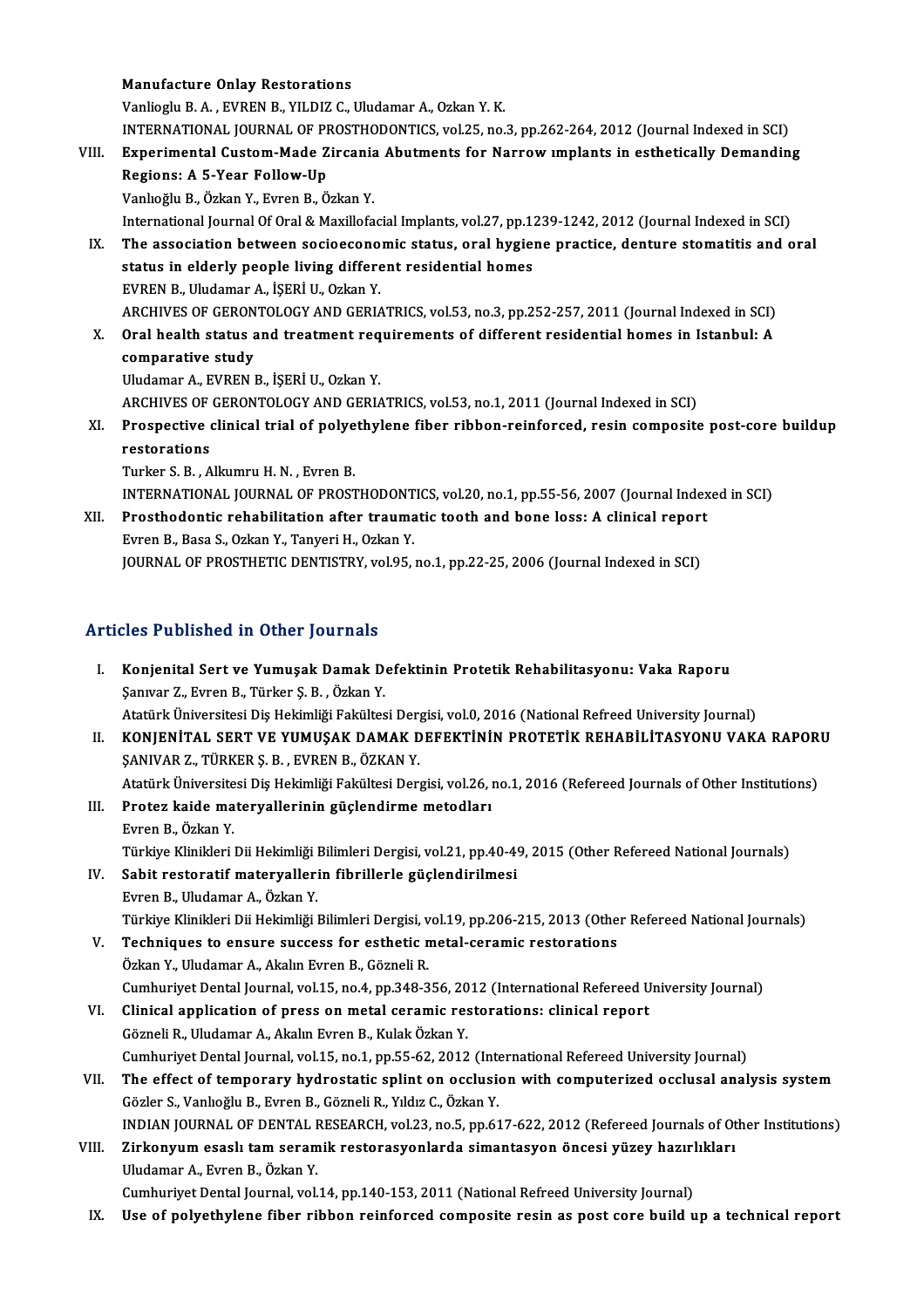AlkumruH.N. ,Türker Ş.B. ,EvrenB.

Balk J Stom, vol.12, pp.174-177, 2008 (Refereed Journals of Other Institutions)

X. A study to assess the colour stability of acetal resins subjected to thermocycling ÖzkanY.,ArıkanA.,EvrenB.,ArdaT.

Eur J Prosthodont Rest Dent, vol.13, pp.10-14, 2005 (Refereed Journals of Other Institutions)

Özkan Y., Arıkan A., Evren B., Arda T.<br>Eur J Prosthodont Rest Dent, vol.13, pp.10-14, 2005 (Refereed Journals of Other Institutions)<br>XI. Color Stability of Denture Base Materials After Soaked in Different Disinfecting Agen Özkan Y., Evren B., Akkaya A., Kazazoğlu E.<br>Balkan Journal of Stomatology, vol.9, pp.40-45, 2005 (Refereed Journals of Other Institutions) Color Stability of Denture Base Materials After Soaked in Different Disinfecting Age<br>Özkan Y., Evren B., Akkaya A., Kazazoğlu E.<br>Balkan Journal of Stomatology, vol.9, pp.40-45, 2005 (Refereed Journals of Other Institutions

Özkan Y., Evren B., Akkaya A., Kazazoğlu E.<br>Balkan Journal of Stomatology, vol.9, pp.40-45, 2005 (Refereed Journals of Other Institutions)<br>XII. An in vitro investigation of water sorption and solubility of two acetal d Balkan Journal of Stomatology, vol.9,<br>**An in vitro investigation of wate**<br>Arıkan A., Özkan Y., Arda T., Evren B.<br>Eur I Presthedent Bester Dent vol.1 Arıkan A., Özkan Y., Arda T., Evren B.<br>Eur J Prosthodont Restor Dent, vol.13, pp.119-122, 2005 (Refereed Journals of Other Institutions)

### Books&Book Chapters

- I. Anatomical Landmarks and Age-Related Changes in Edentulous Patients Even B., Kauffreen<br>Anatomical Landmarks and Age-Rel<br>Evren B., Kauffman A., Özkan Y. (Editor)<br>in: Complete Denture Presthedentics, Pl in: Complete Denture Prosthodontics -Planning and Decision Making, Yasemin Özkan, Editor, Springer, London/Berlin, Zug, pp.3-48, 2018 Evren B., Kauffman A., Özkan Y. (Edit<br>in: Complete Denture Prosthodontic<br>London/Berlin , Zug, pp.3-48, 2018 in: Complete Denture Prosthodontics -Planning a<br>London/Berlin , Zug, pp.3-48, 2018<br>II. Anterior Tooth Selection and Arrangement<br>Europ B. Özkan V. (Editor)
- London/Berlin , Zug, pp.3-4<br><mark>Anterior Tooth Selectior</mark><br>Evren B., Özkan Y. (Editor)<br>in: Complete Denture Brest Anterior Tooth Selection and Arrangement<br>Evren B., Özkan Y. (Editor)<br>in: Complete Denture Prosthodontics- Treatment and Problem Solving, Yasemin Özkan, Editor, Springer,<br>Landan/Perlin, Zug nn 2, 20, 2019 Evren B., Özkan Y. (Editor)<br>in: Complete Denture Prosthodontic<br>London/Berlin , Zug, pp.3-29, 2018<br>Besterier Teeth Selestien and A in: Complete Denture Prosthodontics- Treatment a<br>London/Berlin , Zug, pp.3-29, 2018<br>III. Posterior Tooth Selection and Arrangement<br>Europ B. Özkan Y. (Editor)
- London/Berlin, Zug, pp.3-29, 2018<br>III. Posterior Tooth Selection and Arrangement<br>Evren B., Özkan Y. (Editor) Posterior Tooth Selection and Arrangement<br>Evren B., Özkan Y. (Editor)<br>in: Complete Denture Prosthodontics-Treatment and Problem Solving, Yasemin Özkan, Editor, Springer,<br>Landan/Parlin, Zug nn 21, 67, 2019 Evren B., Özkan Y. (Editor)<br>in: Complete Denture Prosthodontics<br>London/Berlin , Zug, pp.31-67, 2018<br>Evaluation of Tru In Stage in: Complete Denture Prostho<br>London/Berlin , Zug, pp.31-67<br>IV. Evaluation of Try-In Stage
- London/Berlin , Zug, pp.31-67, 2018<br>IV. Evaluation of Try-In Stage<br>Aslan Y. U. , Evren B., Özkan Y. (Editor) Evaluation of Try-In Stage<br>Aslan Y. U. , Evren B., Özkan Y. (Editor)<br>in: Complete Denture Prosthodontics-Treatment and Problem Solving, Yasemin Özkan, Editor, Springer,<br>Landan/Parlin, Zug nn 60,102,2019 Aslan Y. U. , Evren B., Özkan Y. (Editor)<br>in: Complete Denture Prosthodontics-T<br>London/Berlin , Zug, pp.69-103, 2018<br>Anatomisal Landmarks and Age re in: Complete Denture Prosthodontics-Treatment and Problem Solving, Yasemin Öz<br>London/Berlin , Zug, pp.69-103, 2018<br>V. Anatomical Landmarks and Age-related Changes in Edentulous Patients<br>ÖZKAN V. EVREN B. Kouffmann A London/Berlin, Zug, pp.69-103, 2018<br>V. Anatomical Landmarks and Age-related Changes in Edentulous Patients

## in: Complete Denture Prosthodontics Planning and Decision Making, Yasemin Özkan, Editor, Springer, pp.3-48,<br>2018 ÖZKAN Y., EVREN B., Kauffmann A. in: Complete Denture Prosthodont<br>2018<br>VI. Posterior Diş Seçimi ve Dizimi<br>Örkən V. Euron B

## 2018<br>Posterior Diş Se<br>Özkan Y., Evren B.<br>in: Tam Proteglar

Posterior Diş Seçimi ve Dizimi<br>Özkan Y., Evren B.<br>in: Tam Protezler Problemler ve Çözüm Yolları, Yasemin Özkan, Editor, Quintessence Yayıncılık, İstanbul, pp.91-126, Özkan<br>in: Tai<br>2017 in: Tam Protezler Problemler ve (2017)<br>VII. **Anterior Diş Seçimi ve Dizimi**<br>Özlen V. Evren B 2017<br><mark>Anterior Diş Seç</mark><br>Özkan Y., Evren B.<br>in: Tam Protegları

Anterior Diş Seçimi ve Dizimi<br>Özkan Y., Evren B.<br>in: Tam Protezler: Problemler ve Çözüm Yolları, Yasemin Özkan, Editor, Quintessence Yayıncılık, İstanbul, pp.63-90, Özkan<br>in: Taı<br>2017

# 2017<br>Refereed Congress / Symposium Publications in Proceedings

- I. Protetik Tedavilerde Diş Hekimlerinin Tercih Ettiği Ölçü Maddeleri ve Yöntemleri Şanıvar Abbasgholızadeh Z., Üstündağ A.H., Evren B., Aslan Y.U., Özkan Y. Protetik Tedavilerde Diş Hekimlerinin Tercih Ettiği Ölçü Maddeleri ve Yöntemleri<br>Şanıvar Abbasgholızadeh Z., Üstündağ A. H. , Evren B., Aslan Y. U. , Özkan Y.<br>Marmara Üniversitesi 2. Uluslararası Diş Hekimliği Semozyumu, İ Şanıvar Abbasgholızadeh Z., Üstündağ A. H. , Evren B., Aslan Y. U. , Özkan Y.<br>Marmara Üniversitesi 2. Uluslararası Diş Hekimliği Semozyumu, İstanbul, Turkey, 29 - 30 April 2019<br>II. Dudak-Damak Yarıklı Hastada Fonksiyon
-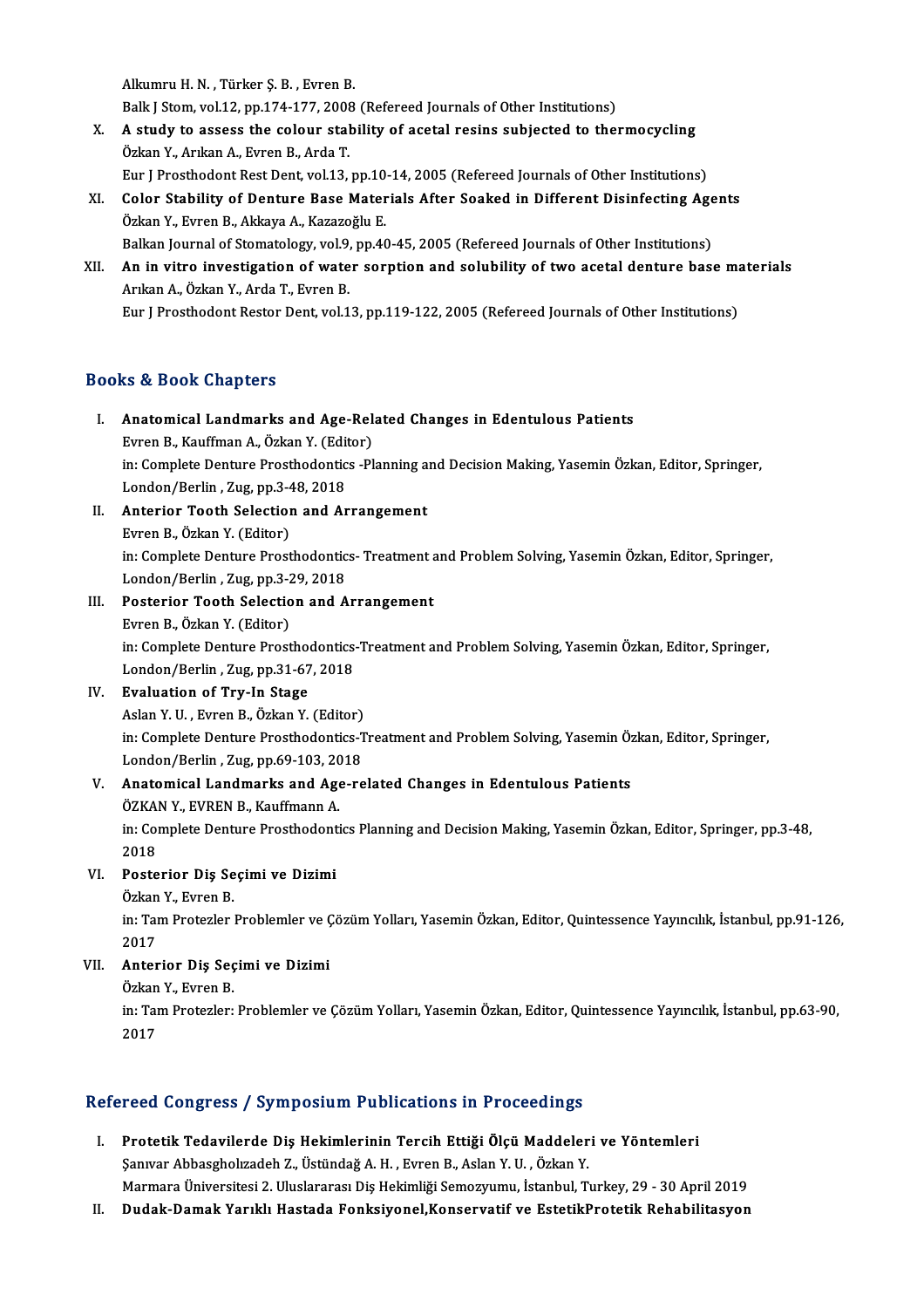ÇETİNT.,GÖZNELİR.,EVRENB.,ASLANY.U. ,ÖZKANY.

ÇETİN T., GÖZNELİ R., EVREN B., ASLAN Y. U. , ÖZKAN Y.<br>MARMARA ÜNİVERSİTESİ DİŞ HEKİMLİĞİ FAKÜLTESİ 2. ULUSLARARASI DİŞ HEKİMLİĞİ SEMPOZYUMU, İstanbul,<br>Turkay, 20,, 20, April 2010, pp.256,262 ÇETİN T., GÖZNELİ R., EVREN B., ASLAN<br>MARMARA ÜNİVERSİTESİ DİŞ HEKİMLİ<br>Turkey, 29 - 30 April 2019, pp.256-262<br>PROTETİK BEHABLI İTASYONI ARDA MARMARA ÜNİVERSİTESİ DİŞ HEKİMLİĞİ FAKÜLTESİ 2. ULUSLARARASI DİŞ HEKİM<br>Turkey, 29 - 30 April 2019, pp.256-262<br>III. PROTETİK REHABİLİTASYONLARDA LAZERUYGULAMALARI: VAKA SERİSİ

Turkey, 29 - 30 April 2019, pp.256-262<br><mark>PROTETİK REHABİLİTASYONLARDA LAZERUYGULAMALARI: VAKA SERİSİ</mark><br>korkmaz s. m. , TÜRKER Ş. B. , EVREN B., KÜÇÜK C., AĞRALI Ö. B. , BAYRAM F., ÖZKAN Y.<br>Marmara Üniversitesi 2. Uluslararas PROTETİK REHABİLİTASYONLARDA LAZERUYGULAMALARI: VAKA SERİSİ<br>korkmaz s. m. , TÜRKER Ş. B. , EVREN B., KÜÇÜK C., AĞRALI Ö. B. , BAYRAM F., ÖZKAN<br>Marmara Üniversitesi 2. Uluslararası Diş Hekimliği Sempozyumu, 29 - 30 April 20 korkmaz s. m. , TÜRKER Ş. B. , EVREN B., KÜÇÜK C., AĞRALI Ö. B. , BAYRAM F., ÖZKAN Y.<br>Marmara Üniversitesi 2. Uluslararası Diş Hekimliği Sempozyumu, 29 - 30 April 2019<br>IV. Protetik Restorasyonlarda Gingival Retraksiyon Marmara Üniversites<br>Protetik Restorasy<br>Değerlendirilmesi<br>Koban Avdun S. Erma Protetik Restorasyonlarda Gingival Retraksiye<br>Değerlendirilmesi<br>Keban Aydın S., Evren B., Yıldız C., Özkan Y., Karip P.<br>Marmara Üniversitesi 2. Uluslararası Dis Helsimliği S De<mark>ğerlendirilmesi</mark><br>Keban Aydın S., Evren B., Yıldız C., Özkan Y., Karip P.<br>Marmara Üniversitesi 2. Uluslararası Diş Hekimliği Sempozyumu, İstanbul, Turkey, 29 - 30 April 2019, pp.10<br>Karanılmış Maksiller Defektin Pretetik Keban Aydın S., Evren B., Yıldız C., Özkan Y., Karip P.<br>Marmara Üniversitesi 2. Uluslararası Diş Hekimliği Sempozyumu, İstanbul, Turk<br>V. Kazanılmış Maksiller Defektin Protetik Rehabilitasyonu: Vaka Raporu<br>Sanyar Abbasahely Marmara Üniversitesi 2. Uluslararası Diş Hekimliği Sempozyumu, İstanbul, 1<br>**Kazanılmış Maksiller Defektin Protetik Rehabilitasyonu: Vaka Rap**c<br>Şanıvar Abbasgholızadeh Z., Türker Ş. B. , Çelebiler Ö. B. , Evren B., Özkan Y. Kazanılmış Maksiller Defektin Protetik Rehabilitasyonu: Vaka Raporu<br>Şanıvar Abbasgholızadeh Z., Türker Ş. B. , Çelebiler Ö. B. , Evren B., Özkan Y.<br>6.Uluslararası Türk Prostodonti ve İmplantoloji Derneği Dicle Sempozyumu, 2018,pp.304 6.Uluslararası Türk Prostodonti ve İmplantoloji Derneği Dicle Sempozyumu, Diyarbakır, Turkey, 2 - 04<br>2018, pp.304<br>VI. Dudak damak yarıklı hastanın rehabilitasyonunda multidisipliner yaklaşım: Vaka Raporu<br>Abbasshelindeb Z.S 2018, pp.304<br><mark>Dudak damak yarıklı hastanın rehabilitasyonunda multidisiplin</mark><br>Abbasgholizadeh Z. Ş. , EVREN B., AĞRALI Ö. B. , ASLAN Y. U. , ÖZKAN Y.<br>6. Uluslaranes: Türk Prestedenti ve İmplanteleji Derneği Disle Semneru Dudak damak yarıklı hastanın rehabilitasyonunda multidisipliner yaklaşım: Vaka Raporu<br>Abbasgholizadeh Z. Ş. , EVREN B., AĞRALI Ö. B. , ASLAN Y. U. , ÖZKAN Y.<br>6. Uluslararası Türk Prostodonti ve İmplantoloji Derneği Dicle S Abbasgholizadeh Z. Ş. , EVREN B., AĞRALI Ö. B. , ASLAN Y. U. , ÖZKAN Y.<br>6. Uluslararası Türk Prostodonti ve İmplantoloji Derneği Dicle Sempozyumu, 2 - 04 November 2018<br>11. Skleroderma hastalarında parçalı ölçü yöntemi ile 6. Uluslararası <sup>1</sup><br>Skleroderma l<br>vaka sunumu<br><sup>Sondumum T. Ev</sup> Skleroderma hastalarında parçalı ölçü yöntemi ile<br>vaka sunumu<br>Şendurur T., Evren B., Küçük C., Keban Aydın S., Özkan Y.<br>6. Uluslaranov Türk Prestedenti ve İmplantaleji Derneği **vaka sunumu**<br>Şendurur T., Evren B., Küçük C., Keban Aydın S., Özkan Y.<br>6. Uluslararası Türk Prostodonti ve İmplantoloji Derneği Dicle Sempozyumu, Diyarbakır, Turkey, 2 - 04 November<br>2018, pp.288-289 Şendurur T., Evren B., Küçük C., Keban Aydın S., Özkan Y. 6. Uluslararası Türk Prostodonti ve İmplantoloji Derneği Dicle Sempozyumu, Diyarbakır, Turl<br>2018, pp.288-289<br>VIII. — Aşırı Madde Kaybı Olan Anterior Dişlerin Protetik Rehabilitasyonu: Olgu Sunumu<br>EVIN ELKİCÜK CUREN BUSANIY 2018, pp.288-289<br>Aşırı Madde Kaybı Olan Anterior Dişlerin Protetik Rehabilitasyor<br>EVİN F., KÜÇÜK C., EVREN B., ŞANIVAR ABBASGHOLIZADEH Z., ÖZKAN Y.<br>6 Uluslararası Türk Prestedenti ve İmplanteleji Derneği Disle Semnezuun Aşırı Madde Kaybı Olan Anterior Dişlerin Protetik Rehabilitasyonu: Olgu Sunumu<br>EVİN F., KÜÇÜK C., EVREN B., ŞANIVAR ABBASGHOLIZADEH Z., ÖZKAN Y.<br>6.Uluslararası Türk Prostodonti ve İmplantoloji Derneği Dicle Sempozyumu, 2 -EVİN F., KÜÇÜK C., EVREN B., ŞANIVAR ABBASGHOLIZADEH Z., ÖZKAN Y.<br>6.Uluslararası Türk Prostodonti ve İmplantoloji Derneği Dicle Sempozyumu, 2 - 04 November 2018<br>IX. Skleroderma Hastalarında Parçalı Ölçü Yöntemi İle Sab 6.Uluslararası Türk Pros<br>Skleroderma Hastalar<br>yapımı:Vaka Sunumu<br>sennupup T. EVPEN P ŞENDURURT.,EVRENB.,KÜÇÜKC.,KEBANAYDINS.,ÖZKANY. yapımı:Vaka Sunumu<br>ŞENDURUR T., EVREN B., KÜÇÜK C., KEBAN AYDIN S., ÖZKAN Y.<br>6.Uluslararası Türk Prostodonti ve İmplantoloji Derneği Dicle Sempozyumu, 2 - 04 November 2018<br>Dudak Demak Yarıklı Hastanın Bababilitasyonuna Mul SENDURUR T., EVREN B., KÜÇÜK C., KEBAN AYDIN S., ÖZKAN Y.<br>6.Uluslararası Türk Prostodonti ve İmplantoloji Derneği Dicle Sempozyumu, 2 - 04 November 2018<br>X. Dudak Damak Yarıklı Hastanın Rehabilitasyonuna Multidisipliner Yak 6.Uluslararası Türk Prostodonti ve İmplantoloji Derneği Dicle Sempozyı<br>Dudak Damak Yarıklı Hastanın Rehabilitasyonuna Multidisiplin<br>Şanıvar Abbasgholızadeh Z., Evren B., Ağralı Ö. B. , Aslan Y. U. , Özkan Y.<br>6. Uluslararas Dudak Damak Yarıklı Hastanın Rehabilitasyonuna Multidisipliner Yaklaşım: Vaka<br>Şanıvar Abbasgholızadeh Z., Evren B., Ağralı Ö. B. , Aslan Y. U. , Özkan Y.<br>6. Uluslararası TPID Dicle Sempozyumu, Diyarbakır, Turkey, 2 - 04 No Şanıvar Abbasgholızadeh Z., Evren B., Ağralı Ö. B. , Aslan Y. U. , Özkan Y.<br>6. Uluslararası TPID Dicle Sempozyumu, Diyarbakır, Turkey, 2 - 04 November 2018, pp.303<br>XI. Tek Taraflı Maksilektomi defekti Bulunan Hastanın 6. Uluslararası TPID Dicle Sempozyumu, Diyarbakır, Turkey, .<br>Tek Taraflı Maksilektomi defekti Bulunan Hastanın Pr<br>METİNER C., TÜRKER Ş. B. , GÖZNELİ R., EVREN B., ÖZKAN Y.<br>6 Uluslararası Türk Prestedenti ve İmplantalaji De Tek Taraflı Maksilektomi defekti Bulunan Hastanın Protetik Rehabilitasyonu: Olgu Sunur<br>METİNER C., TÜRKER Ş. B. , GÖZNELİ R., EVREN B., ÖZKAN Y.<br>6.Uluslararası Türk Prostodonti ve İmplantoloji Derneği Dicle Sempozyumu, 2 -METINER C., TÜRKER Ş. B. , GÖZNELİ R., EVREN B., ÖZKAN Y.<br>6.Uluslararası Türk Prostodonti ve İmplantoloji Derneği Dicle Sempozyumu, 2 - 04 November 2018<br>XII. Evaluation of the Efficacy of Different Treatment Modalities 6. Uluslararası Türk Prostodonti ve İmplantoloji Derneği Dicle Sempozyumu, 2 - 04 November 2018 Evaluation of the Efficacy of Different Treatment Modalities in Painful temporomandibular Disorder:<br>Evren B., Şanıvar Abbasgholızadeh Z., Özkan Y.<br>42.nd Annual Conference of the European Prosthodontic Association (EPA) And Evren B., Şanıvar Abbasgholızad<br>42.nd Annual Conference of the<br>Spain, 13 - 15 September 2018<br><sup>2</sup>D Besenstrustion of Alveol 42.nd Annual Conference of the European Prosthodontic Association (EPA) And EPA-Sepes Joint Me<br>Spain, 13 - 15 September 2018<br>XIII. 3D Reconstruction of Alveolar Defects by Tunnel Technique and Cortical Lamina Metod<br>CEDIVI Spain, 13 - 15 September 2018<br>3D Reconstruction of Alveolar Defects by Tunnel Technique and Cortical Lamina Metod<br>GEDİKLİ G., GÖÇMEN G., EVREN B., ASLAN Y. U. , ÖZKAN Y. 3D Reconstruction of Alveolar Defects by Tunnel Techniq<br>GEDİKLİ G., GÖÇMEN G., EVREN B., ASLAN Y. U. , ÖZKAN Y.<br>TAOMS 25th International Scientific Congress, 13 - 17 May 2018<br>Tamel Tekniği ve Kartikal Lamine Väntemi ile Al GEDİKLİ G., GÖÇMEN G., EVREN B., ASLAN Y. U. , ÖZKAN Y.<br>TAOMS 25th International Scientific Congress, 13 - 17 May 2018<br>XIV. Temel Tekniği ve Kortikal Lamine Yöntemi ile Alveol Defektlerin 3D Rekonstrüksiyonu TAOMS 25th International Scientific Congress, 13 - 1<br>Temel Tekniği ve Kortikal Lamine Yöntemi ile<br>Gedikli G., Göçmen G., Evren B., Aslan Y. U. , Özkan Y.<br>TAOMS 25 Uluslanares: Bilimsel Kongresi, Girne, Gun Temel Tekniği ve Kortikal Lamine Yöntemi ile Alveol Defektlerin 3D Rek<br>Gedikli G., Göçmen G., Evren B., Aslan Y. U. , Özkan Y.<br>TAOMS 25.Uluslararası Bilimsel Kongresi, Girne, Cyprus (Kktc), 13 - 17 May 2018<br>Atnofiya Dissiz Gedikli G., Göçmen G., Evren B., Aslan Y. U. , Özkan Y.<br>TAOMS 25.Uluslararası Bilimsel Kongresi, Girne, Cyprus (Kktc), 13 - 17 May 2018<br>XV. Atrofiye Dişsiz Mandibulanın Dört İmplant ile Desteklenen Sabit Protezlerle Te TAOMS 25 Uluslararası Bilimsel Kongresi, Girne, Cyprus (Kktc), 13 - 17 May 2018 Atrofiye Dişsiz Mandibulanın Dört İmplant ile Desteklenen Sabit Protezlerle Tedavisi<br>Evren B., Özkan Y., Özkan Y., Küçük C.<br>Marmara Üniversitesi Uluslararası Diş Hekimliği Sempozyumu, İstanbul, Turkey, 4 - 05 May 2018, pp. Evren B., Özkan Y., Özkan Y., Küçük C.<br>Marmara Üniversitesi Uluslararası Diş Hekimliği Sempozyumu, İstanbul, Turkey, 4 - 05 May 2018, pp.130-<br>XVI. — Anterior Estetiğin Sağlanmasında Lamina Restorasyonlar: Vaka Raporu, 3 Yı Marmara Üniversitesi Uluslararası Diş Hekimliği Sempozyumu, İstanbul, Turkey, 4 - 05 M<br>Anterior Estetiğin Sağlanmasında Lamina Restorasyonlar: Vaka Raporu, 3 Yıllı<br>ŞANIVAR ABBASGHOLIZADEH Z., POURMOHAMMAD M., EVREN B., ÖZK Anterior Estetiğin Sağlanmasında Lamina Restorasyonlar: Vaka Raporu, 3 Yıllık Klinik Takip<br>ŞANIVAR ABBASGHOLIZADEH Z., POURMOHAMMAD M., EVREN B., ÖZKAN Y., KEMAL M.<br>Marmara Üniversitesi Uluslararası Diş Hekimliği Sempozyum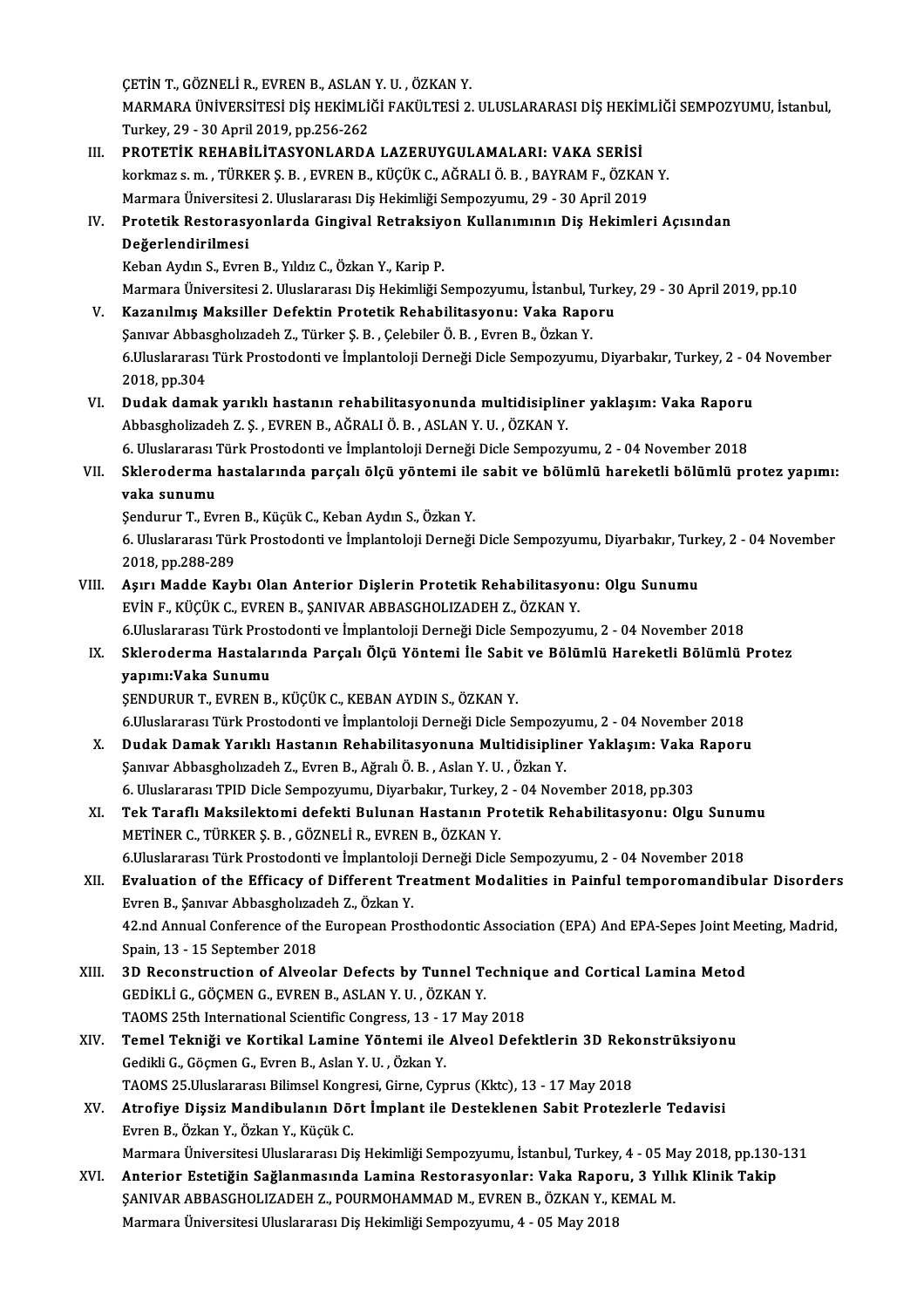| XVII.   | Tam Dişsiz Hastanın İmplant Üstü Hareketli Protez ile Protetik Rehabilitasyonu- 3 Yıllık Takip                                                                                                        |
|---------|-------------------------------------------------------------------------------------------------------------------------------------------------------------------------------------------------------|
|         | KEBAN AYDIN S., Çetin C., YILDIZ C., EVREN B., ÖZKAN Y.                                                                                                                                               |
|         | Marmara Üniversitesi Uluslararası Diş Hekiliği Sempozyumu, 4 - 05 May 2018                                                                                                                            |
| XVIII.  | Orta Hat Diastemasının Lamina Restorasyonu ile Rehabilitasyonu                                                                                                                                        |
|         | Küçük C., Kahramanoğlu E., Evren B., Zakri R., Özkan Y.                                                                                                                                               |
|         | Marmara Üniversitesi Uluslararası Diş Hekiliği Sempozyumu, İstanbul, Turkey, 4 - 05 May 2018, pp.69-70                                                                                                |
| XIX.    | İmplant Destekli Hareketli Protezlerde Bar ve Locator Ataşman sistemleri: Vaka Raporu                                                                                                                 |
|         | Keskin Özyer E., Kahramanoğlu E., Küçük C., Evren B., Özkan Y.                                                                                                                                        |
|         | Marmara Üniversitesi Uluslararası Diş Hekiliği Sempozyumu, İstanbul, Turkey, 4 - 05 May 2018, pp.73-74                                                                                                |
| XX.     | Atrofiye dişsiz Mandibulanın Dört İmplant ile Desteklenen Sabit Protezlerle Tedavisi                                                                                                                  |
|         | Evren B., Özkan Y., Özkan Y., Küçük C.                                                                                                                                                                |
|         | Marmara Üniversitesi Uluslararası Diş Hekimliği Sempozyumu, İstanbul, Turkey, 4 - 05 May 2018                                                                                                         |
| XXI.    | Aşırı Rezorbe Maksillanın Dört İmplant ile Desteklenen Hareketli Protezle Tedavisi: Vaka Raporu                                                                                                       |
|         | KADHİM Q., EVREN B., GÖÇMEN G., ÖZKAN Y., MEGLAJ M.                                                                                                                                                   |
|         | Marmara Üniversitesi Uluslararası Diş Hekimliği Sempozyumu, 4 - 05 May 2018                                                                                                                           |
| XXII.   | Lamina Destekli Sabit Protetik Restorasyon İle Konjenital Lateral Eksikliğinin Estetik                                                                                                                |
|         | Rehabilitasyonu                                                                                                                                                                                       |
|         | Şanıvar Abbasgholızadeh Z., Evren B., Aslan Y. U., Yıldız C., Özkan Y.                                                                                                                                |
|         | 23. Uluslararası TPID Bilimsel Kongresi, Muğla, Turkey, 9 - 12 November 2017, pp.239                                                                                                                  |
| XXIII.  | Bazal Hücreli Karsinomun Tekrarlanmasına Bağlı Olarak Meydana Gelen Yumuşak Damaktaki                                                                                                                 |
|         | Açıklığın Kapatılması: Vaka Raporu                                                                                                                                                                    |
|         | Türker Ş. B., Meghlaj M., Evren B., Küçük C., Özkan Y.                                                                                                                                                |
|         | 23.Uluslararası Türk Prostodonti ve İmplantoloji Derneği Bilimsel Kongresi, Muğla, Turkey, 9 - 12 November 2017,                                                                                      |
|         | pp 386                                                                                                                                                                                                |
| XXIV.   | Total Maksillektomi Hastasının Protetik Tedavisi: Olgu Sunumu                                                                                                                                         |
|         | KESKİN ÖZYER E., TÜRKER Ş. B., KARAGÖZ M., EVREN B., ÖZKAN Y.                                                                                                                                         |
|         | 23. Uluslararası Türk Prostodonti ve İmplantoloji Derneği Bilimsel Kongresi, 9 - 11 November 2017                                                                                                     |
| XXV.    | Multidisciplinary treatment of a cleftlip/Palate Patient                                                                                                                                              |
|         | Evren B., Ozkan Y., Biren S., Köse K. N                                                                                                                                                               |
|         | 23. Uluslararası Türk Prostodonti ve İmplantoloji Derneği Bilimsel Kongresi, Muğla, Turkey, 9 - 11 November 2017                                                                                      |
| XXVI.   | Renklenmiş Bir Kesici Dişin Porselen Lamina ile Restorasyonu: Olgu Sunumu                                                                                                                             |
|         | ZAKRİ R., METİNER C., KÜÇÜK C., EVREN B., ÖZKAN Y.                                                                                                                                                    |
|         | 23. Uluslararası Türk Prostodonti ve İmplantoloji Derneği Bilimsel Kongresi, 9 - 11 November 2017                                                                                                     |
| XXVII.  | Lamina Destekli Sabit Protetik Restorasyon ile Konjenital Lateral Eksikliğin Estetik Rehabilitasyonu:                                                                                                 |
|         | Vaka Raporu<br>Şanıvar Abbasgholızadeh Z., Evren B., Aslan Y. U., Yıldız C., Özkan Y.                                                                                                                 |
|         |                                                                                                                                                                                                       |
| XXVIII. | 23. Uluslararası Türk Prostodonti ve İmplantoloji Derneği Bilimsel Kongresi, Muğla, Turkey, 9 - 11 November 2017<br>Parsiyel Dişsiz Bir Hastanın Hemen Yüklenen İmplantlarla Tedavisi: 2 Yıllık Takip |
|         | Evren B., Ismael Q., Özkan Y., Özkan Y., Küçük C.                                                                                                                                                     |
|         | 23.Uluslararası Türk Prostodonti ve İmplantoloji Derneği Bilimsel Kongresi, Muğla, Turkey, 9 - 12 November 2017,                                                                                      |
|         | pp 285-286                                                                                                                                                                                            |
| XXIX.   | Periodontal Desteğini Kaybetmiş Dişlerin Sabit Protetik Rehabilitasyonu: Vaka Sunumu                                                                                                                  |
|         | Türker Ş. B., Asım E., Evren B., Kahramanoğlu E., Özkan Y.                                                                                                                                            |
|         | 23.Uluslararası Türk Prostodonti ve İmplantoloji Derneği Bilimsel Kongresi, Antalya, Turkey, 9 - 11 November                                                                                          |
|         | 2017                                                                                                                                                                                                  |
| XXX.    | Lamina Destekli Sabit Protetik Restorasyon ile Konjenital Lateral eksikliğin Estetik Rehabilitasyonu:                                                                                                 |
|         | Vaka Raporu                                                                                                                                                                                           |
|         | ŞANIVAR ABBASGHOLİZADEH Z., EVREN B., ASLAN Y. U., YILDIZ C., ÖZKAN Y.                                                                                                                                |
|         | 23. Uluslararası Türk Prostodonti ve İmplantoloji Derneği Bilimsel Kongresi, 9 - 11 November 2017                                                                                                     |
| XXXI.   | Anterior Diş Eksikliği Olan Hastada İleri Cerrahi ve Protetik Teknikler ile İmplant Uygulaması: 3 yıllık                                                                                              |
|         | Vaka Raporu                                                                                                                                                                                           |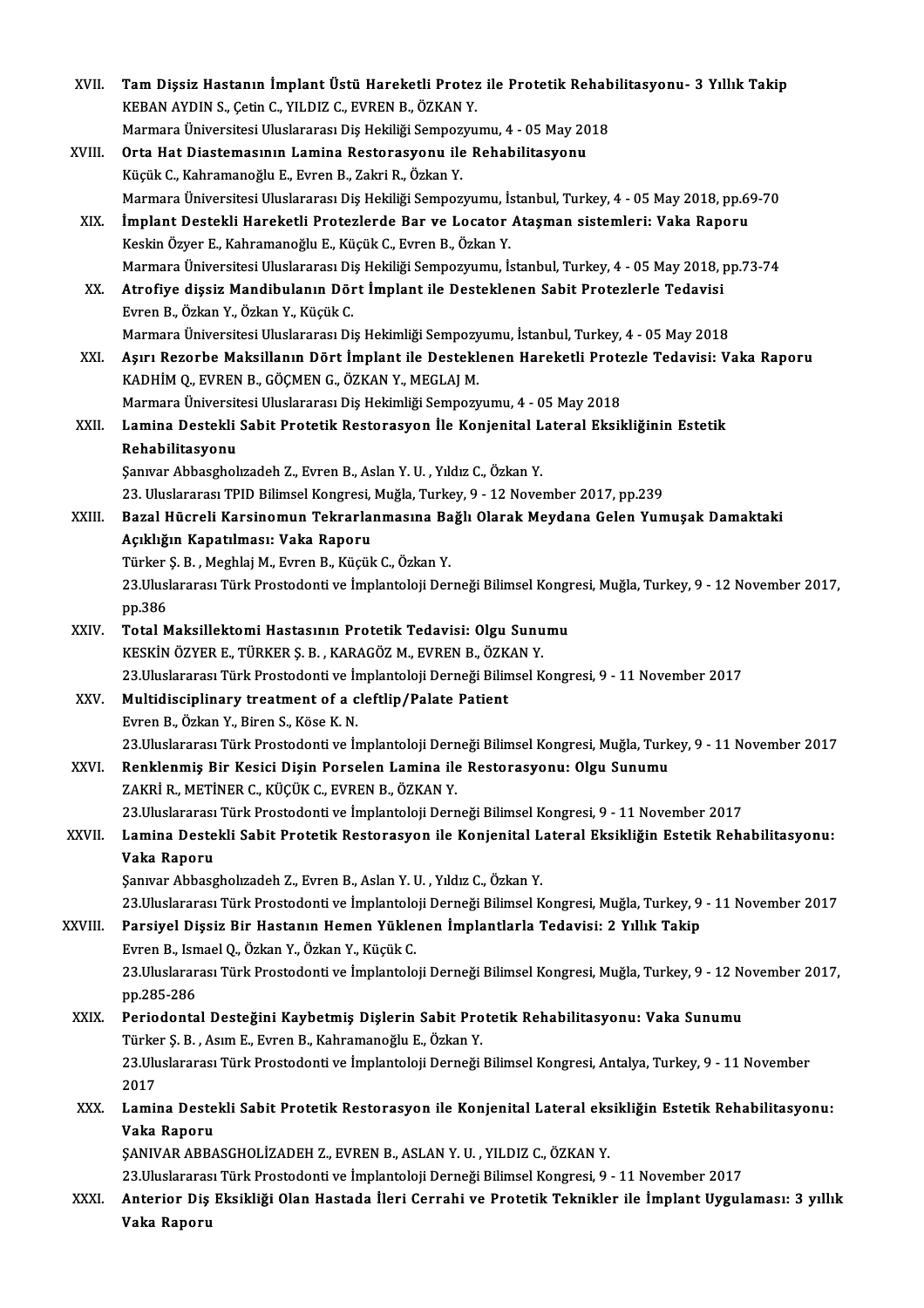KAHRAMANOĞLU E., BADWAN M., EVREN B., ÖZKAN Y., ÖZKAN Y. 23.<br>23.Uluslararası Türk Prostodonti ve İmplantoloji Derneği Bilimsel Kongresi, 9 - 11 November 2017<br>Fyalustian of inlay (onlay nastarationa luted with nua basted nasin samanta aftan E year XXXII. Evaluation of inlay/onlay restorations luted with pre-heated resin cements after 5 years<br>Evren B., Yıldız C., Küçük C., Emiroğlu Ş. A., Özkan Y. 23.Uluslararası Türk Prostodonti ve İmplantoloji De<br>**Evaluation of inlay/onlay restorations luted v**<br>Evren B., Yıldız C., Küçük C., Emiroğlu Ş. A. , Özkan Y.<br>41.St Annual Conference of European Prosthodonti Evaluation of inlay/onlay restorations luted with pre-heated resin cements after 5 years<br>Evren B., Yıldız C., Küçük C., Emiroğlu Ş. A. , Özkan Y.<br>41 St.Annual Conference of European Prosthodontic Association, Bucuresti, Ro Evren B., Yıldız C., Küçük C., Emiroğlu Ş. A. , Özkan Y.<br>41 St.Annual Conference of European Prosthodontic Association, Bucuresti, Romania, 28 - 30 September 2017<br>XXXIII. Novel approach in the treatment of a partially eden 41 St.Annual Con<br>Novel approach<br>year follow up<br>Ismael O. EVPEN Novel approach in the treatment of<br>year follow up<br>Ismael Q., EVREN B., ÖZKAN Y., ÖZKAN Y.<br>International Conference on Pecterative year follow up<br>Ismael Q., EVREN B., ÖZKAN Y., ÖZKAN Y.<br>International Conference on Restorative Dentistry and Prosthodontics, 20 - 21 October 2016 Ismael Q., EVREN B., ÖZKAN Y., ÖZKAN Y.<br>International Conference on Restorative Dentistry and Prosthodontics, 20 - 21 October 2016<br>XXXIV. Noval approach in the treatment of a partially edentulous patient with immediate loa International Co<mark>n</mark><br>Noval approach<br>year follow up<br><sup>Outodo</sub> i EVPEN</sup> Noval approach in the treatment of<br>year follow up<br>Qutada İ., EVREN B., ÖZKAN Y., ÖZKAN Y.<br>International Conference en Besterative year follow up<br>Qutada İ., EVREN B., ÖZKAN Y., ÖZKAN Y.<br>International Conference on Restorative Dentistry and Prosthodontics, 20 - 21 October 2016 Qutada İ., EVREN B., ÖZKAN Y., ÖZKAN Y.<br>International Conference on Restorative Dentistry and Prosthodontics, 20 - 21 October 2016<br>XXXV. Prosthodontic Rehabilitation of a Patient With a Congenital Disorder Using Implan International Conference on Rest<br>Prosthodontic Rehabilitation<br>Prosthesis 5 Year Follow Up<br>Euron B. Örkan V. Örkan V. Prosthodontic Rehabilita<br>Prosthesis 5 Year Follov<br>Evren B., Özkan Y., Özkan Y.<br>6 ta International Camles C Prosthesis 5 Year Follow Up<br>Evren B., Özkan Y., Özkan Y.<br>6 tn International Camlog Congress, Krakow, Poland, 9 - 11 July 2016 XXXVI. Dudak Damak Yarıklı Hastanın Protetik Rehabilitasyonu: Vaka Raporu Şanıvar Abbasgholızadeh Z., Evren B., Özkan Y. Dudak Damak Yarıklı Hastanın Protetik Rehabilitasyonu: Vaka Raporu<br>Şanıvar Abbasgholızadeh Z., Evren B., Özkan Y.<br>5. Uluslararası TPID Palandöken Kış Sempozyumu, Erzurum, Turkey, 18 - 20 March 2016<br>Konionital Sert ve Yumus XXXVII. Konjenital Sert ve Yumuşak Damak Defektinin Protetik Rehabilitasyonu: Vaka Raporu<br>Şanıvar Abbasgholızadeh Z., Türker Ş. B., Evren B., Özkan Y. 5. Uluslararası TPID Palandöken Kış Sempozyumu, Erzurum<br>**Konjenital Sert ve Yumuşak Damak Defektinin Protet**<br>Şanıvar Abbasgholızadeh Z., Türker Ş. B. , Evren B., Özkan Y.<br>5. Uluslarası TPID Palandöken Kış Sempozyumu, Erzur Konjenital Sert ve Yumuşak Damak Defektinin Protetik Rehabilitasyonu: Vaka Rapor<br>Şanıvar Abbasgholızadeh Z., Türker Ş. B. , Evren B., Özkan Y.<br>5. Uluslarası TPID Palandöken Kış Sempozyumu, Erzurum, Turkey, 18 - 20 March 20 Sanıvar Abbasgholızadeh Z., Türker Ş. B. , Evren B., Özkan Y.<br>5. Uluslarası TPID Palandöken Kış Sempozyumu, Erzurum, Turkey, 18 - 20 March 2016, pp.150<br>XXXVIII. Konjenital sert ve yumuşak damak defektinin ptotetik rehabili 5. Uluslarası TPID Palandöken Kış Sempozyum<br>**Konjenital sert ve yumuşak damak defek**<br>Şanıvar Z., TÜRKER Ş. B. , EVREN B., ÖZKAN Y.<br>E. Uluslasıscı TBID Palandökan *V.*s Sempozuv. Konjenital sert ve yumuşak damak defektinin ptotetik rehabili<br>Şanıvar Z., TÜRKER Ş. B. , EVREN B., ÖZKAN Y.<br>5. Uluslaarası TPID Palandöken Kış Sempozyumu, 18 - 20 March 2016<br>Dudak damak yarıklı bastanın pretetik rehabilita Şanıvar Z., TÜRKER Ş. B. , EVREN B., ÖZKAN Y.<br>5. Uluslaarası TPID Palandöken Kış Sempozyumu, 18 - 20 Marc<br>XXXIX. Dudak damak yarıklı hastanın protetik rehabilitasyonu<br>EVPEN B. Sonwar Z. ÖZKAN Y. 5. Uluslaarası TPID Palandöken<br>Dudak damak yarıklı hastan<br>EVREN B., Şanıvar Z., ÖZKAN Y.<br>5. Uluslararası TPID Palandökan Dudak damak yarıklı hastanın protetik rehabilitasyonu<br>EVREN B., Şanıvar Z., ÖZKAN Y.<br>5. Uluslararası TPID Palandöken Kış Sempozyumu, 18 - 20 March 2016<br>Prosthetis rehabilitation of Congenital Hard and Seft palatal de EVREN B., Şanıvar Z., ÖZKAN Y.<br>5. Uluslararası TPID Palandöken Kış Sempozyumu, 18 - 20 March 2016<br>XL. Prosthetic rehabilitation of Congenital Hard and Soft palatal defect A Case Report<br>Sanıvar Z., Türker S. B., Evren B., Ö 5. Uluslararası TPID Palandöken Kış Sempe<br>Prosthetic rehabilitation of Congenita<br>Şanıvar Z., Türker Ş. B. , Evren B., Özkan Y.<br>5. Uluslararası TPİD Palandökan Semperun Prosthetic rehabilitation of Congenital Hard and Soft palatal defect A Case<br>Sanıvar Z., Türker Ş. B. , Evren B., Özkan Y.<br>5.Uluslararası TPİD Palandöken Sempozyumu, İstanbul, Turkey, 18 - 20 March 2016<br>Antenion Estetiğin S Şanıvar Z., Türker Ş. B. , Evren B., Özkan Y.<br>5.Uluslararası TPİD Palandöken Sempozyumu, İstanbul, Turkey, 18 - 20 March 201<br>XLI. Anterior Estetiğin Sağlanmasında Multidisipliner Yaklaşım: Vaka Raporu<br>Sanuar Abbassbalızada 5.Uluslararası TPİD Palandöken Sempozyumu, İstanbul, Turkey, 18 -<br>Anterior Estetiğin Sağlanmasında Multidisipliner Yaklaşım: 1<br>Şanıvar Abbasgholızadeh Z., Evren B., Motro M., Yıldırım S., Özkan Y.<br>22. Uluslararası TBID Kan Anterior Estetiğin Sağlanmasında Multidisipliner Yaklaşım: Vaka Raporu<br>Şanıvar Abbasgholızadeh Z., Evren B., Motro M., Yıldırım S., Özkan Y.<br>22. Uluslararası TPID Kongresi, Antalya, Turkey, 12 - 15 November 2015, pp.295<br>An Şanıvar Abbasgholızadeh Z., Evren B., Motro M., Yıldırım S., Özkan Y.<br>22. Uluslararası TPID Kongresi, Antalya, Turkey, 12 - 15 November 2015, pp.295<br>XLII. Anterior estetiğin sağlanmasında multidisipliner yaklaşım Vaka rapo 22. Uluslararası TPID Kongresi, Antalya, Turkey, 12 - :<br><mark>Anterior estetiğin sağlanmasında multidisipline</mark><br>Şanıvar Z., Evren B., Motro M., Yıldırım H. S. , Özkan Y.<br>22. Uluslararası Türk Prestedenti ve İmplanteleji Der Anterior estetiğin sağlanmasında multidisipliner yaklaşım Vaka raporu<br>Şanıvar Z., Evren B., Motro M., Yıldırım H. S. , Özkan Y.<br>22. Uluslararası Türk Prostodonti ve İmplantoloji Derneği Bilimsel Kongresi., Antalya, Turkey, Saniva<br>22. Uli<br>2015<br>Parsi 22. Uluslararası Türk Prostodonti ve İmplantoloji Derneği Bilimsel Kongresi., Antalya, Turkey,<br>2015<br>XLIII. Parsiyel dişsiz bir hastada hemen yüklenmiş implantlar ile güncel tedavi yaklaşımı<br>Euron B. Özkan X. Özkan V. 2015<br>Parsiyel dişsiz bir hastaq<br>Evren B., Özkan Y., Özkan Y.<br>22. Uluslararası Türk Presta Parsiyel dişsiz bir hastada hemen yüklenmiş implantlar ile güncel tedavi yaklaşımı<br>Evren B., Özkan Y., Özkan Y.<br>22. Uluslararası Türk Prostodonti ve İmplantoloji Derneği Bilimsel Kongresi., Antalya, Turkey, 12 - 15 Novembe Evren<br>22. Uli<br>2015<br>Sorks 22. Uluslararası Türk Prostodonti ve İmplantoloji Derneği Bilimsel Kongresi., Antalya, Turkey, 12 - 15<br>2015<br>XLIV. Sarkoidozisle Birlikte Görülen Generalize Agresif Periodontitisin Multidisipliner Tedavisi 2015<br>Sarkoidozisle Birlikte Görülen Generalize Agresif Periodontitisin Multidisipliner Tedavisi<br>Yıldırım H. S. , Meşeli S. E. , Keban S., Evren B., Özkan Y. İstanbul Diş Hekimliği Fakültesi 7. Uluslararası Bilimsel Kongresi, İstanbul, Turkey, 19 - 22 November 2014 Yıldırım H. S. , Meşeli S. E. , Keban S., Evren B., Özkan Y.<br>İstanbul Diş Hekimliği Fakültesi 7. Uluslararası Bilimsel Kongresi, İstanbul, Turkey, 19 - 22 November XLV.<br>XLV. Clinical evaluation of inlay and onlay restorati İstanbul Diş Hekimliği Fakültes<br>Clinical evaluation of inlay<br>Evren B., Emiroğlu A., Özkan Y.<br><sup>20th Annual Conference of The</sup> Clinical evaluation of inlay and onlay restorations luted with pre heated resin cements<br>Evren B., Emiroğlu A., Özkan Y.<br>38th Annual Conference of The European Prosthodontic Association, İstanbul, Turkey, 25 - 27 September Evren B., Emiroğlu A., Özkan Y.<br>38th Annual Conference of The European Prosthodontic Association, İstanbul, Turkey, 25 - 27 September 20<br>XLVI. Scanning electron microscopic evaluation of onlay restorations cemented with pr 38th Ann<br>Scannin<sub>!</sub><br>cements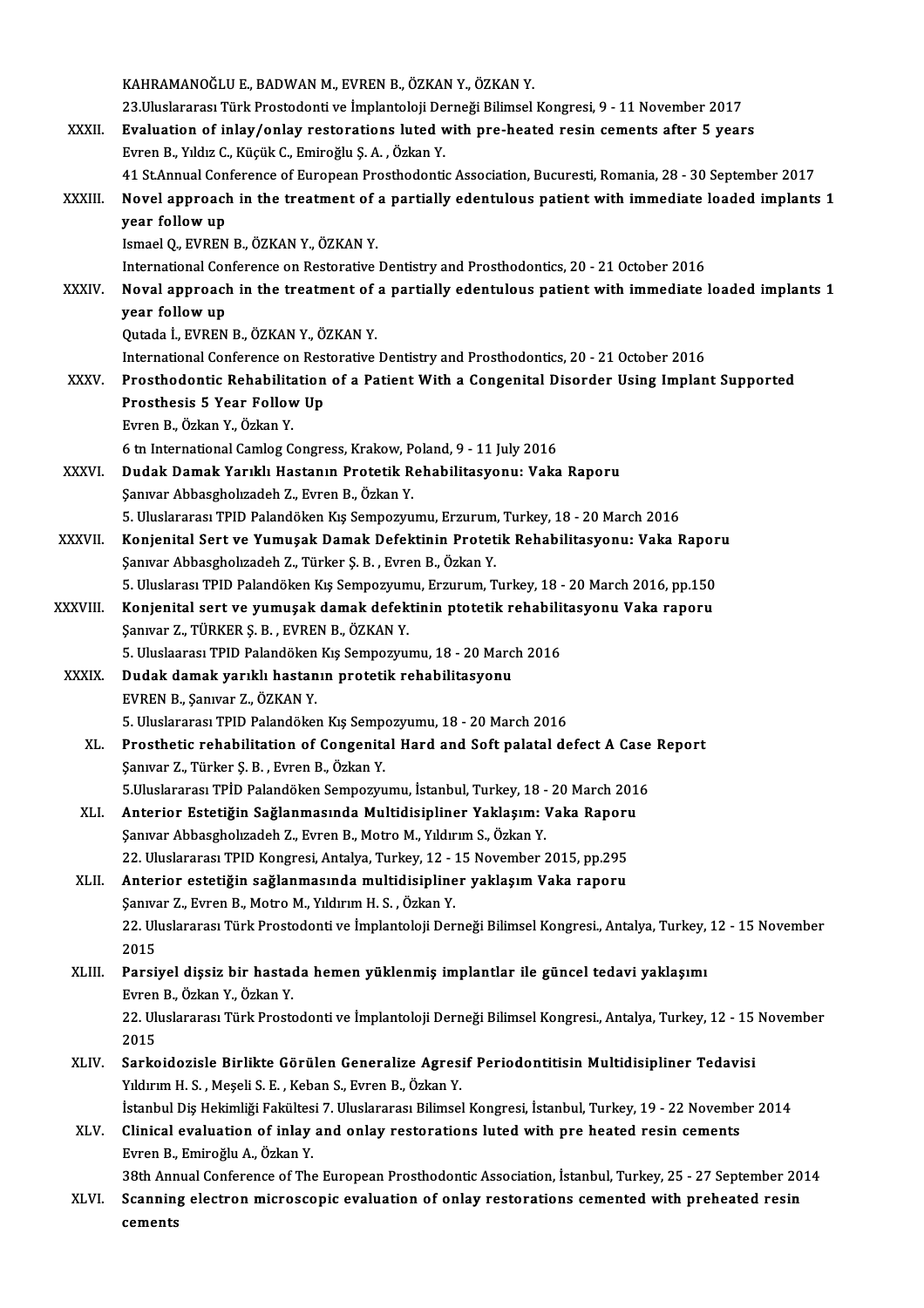EmiroğluA.,EvrenB.,ÖzkanY.

Emiroğlu A., Evren B., Özkan Y.<br>38th Annual Conference of The European Prosthodontic Association, İstanbul, Turkey, 25 - 27 September 2014<br>Managing the adentuleus maville uith sustem made GAD GAM abutments Emiroğlu A., Evren B., Özkan Y.<br>38th Annual Conference of The European Prosthodontic Association, İstanbul, Turk<br>XLVII. Managing the edentulous maxilla with custom made CAD CAM abutments Managing the edentulous maxilla with custom made CAD CAM abutments<br>Evren B., Vanlıoğlu B., Küçük C., Özkan Y., Özkan Y. Managing the edentulous maxilla with custom made CAD CAM abutments<br>Evren B., Vanlıoğlu B., Küçük C., Özkan Y., Özkan Y.<br>38th Annual Conference of The European Prosthodontic Association, İstanbul, Turkey, 25 - 27 September

Evren B., Vanlıoğlu B., Küçük C., Özkan Y., Özkan Y.<br>38th Annual Conference of The European Prosthodontic Association, İstanbul, Turkey, 25 - 27 September 2014<br>XLVIII. Parsiyel diş eksikliği olan hastada ileri cerrahi 38th Annual Co<br>Parsiyel diş e<br>Olgu sunumu<br>EVPEN P. ÖZK Parsiyel diş eksikliği olan h<br>Olgu sunumu<br>EVREN B., ÖZKAN Y., ÖZKAN Y.<br>VVÜ Diş Hokimliği Fokültesi III. 0lgu sunumu<br>EVREN B., ÖZKAN Y., ÖZKAN Y.<br>YYÜ Dis Hekimliği Fakültesi Uluslararası Sempozyumu., 4 - 07 September 2014

EVREN B., ÖZKAN Y., ÖZKAN Y.<br>YYÜ Diş Hekimliği Fakültesi Uluslararası Sempozyumu., 4 - 07 S.<br>XLIX. İndirekt kompozit onlay restorasyonlar 2 Olgu sunumu YYÜ Diş Hekimliği Fakültesi Uluslararası Sempozyumu., 4 - 07<br>İndirekt kompozit onlay restorasyonlar 2 Olgu sunumı<br>Coşkun E., Ok S., Kahramanoğlu E., Yıldız C., Evren B., Özkan Y.<br>YYÜ Diş Hekimliği Fakültesi Uluslararası Se Coşkun E., Ok S., Kahramanoğlu E., Yıldız C., Evren B., Özkan Y.<br>YYÜ Diş Hekimliği Fakültesi Uluslararası Sempozyumu, Van, Turkey, 4 - 07 September 2014 Coşkun E., Ok S., Kahramanoğlu E., Yıldız C., Evren B., Özkan Y.<br>YYÜ Diş Hekimliği Fakültesi Uluslararası Sempozyumu, Van, Turkey, 4 - 07 September 2014<br>L. Konjenital bozukluğa sahip bir hastanın implant destekli protez il

YYÜ Diş<br>Konjeni<br>raporu<br><sup>Fyron P</sup> raporu<br>Evren B., Özkan Y., Özkan Y.

RTEÜniversitesi1.UluslararasıDişHekimliğiSempozyumu.,Rize,Turkey,3 -05October 2013

## Evren B., Özkan Y., Özkan Y.<br>RTE Üniversitesi 1. Uluslararası Diş Hekimliği Sempozyumu., Rize, Turkey, 3 - 05 October 2013<br>LI. Effect of occlusal splint therapy on EMG and T Scan evaluation of patients with different types RTE Üniversitesi 1. Ulum<br>Effect of occlusal s<br>disc displacements<br>Euron B. Kosamanoğl disc displacements<br>Evren B., Kocamanoğlu S., Yıldız C., Özkan Y. disc displacements<br>Evren B., Kocamanoğlu S., Yıldız C., Özkan Y.<br>15th Biennial Meeting of the ICP, Turin, Italy, 18 - 21 September 2013<br>Gliniaal Barformange of Teath, Sunnanted and Implant Sunnan

LII. Clinical Performance of Tooth-Supported and Implant-Supported Zirconia-Based Fixed Dental<br>Prostheses 15th Biennia<br>Clinical Per<br>Prostheses<br>COSKIIN E. S Clinical Performance of Tooth-Supported and Implant-Supported Zirconia-Based Fixed Dental<br>Prostheses<br>COŞKUN E., Şanıvar Abbasgholizadeh Z., KAHRAMANOĞLU E., YILDIZ C., BÜYÜKÜNALDI B., EVREN B., ÖZKAN Y.<br>EDI Annual Werld De

Prostheses<br>COŞKUN E., Şanıvar Abbasgholizadeh Z., KAHRAMANOĞLI<br>FDI Annual World Dental Congress, 28 - 31 August 2013<br>All coramis restarations retained by girsenium abu COSKUN E., Şanıvar Abbasgholizadeh Z., KAHRAMANOĞLU E., YILDIZ C., BÜYÜKÜNALDI B., EVREN B., ÖZKAN<br>FDI Annual World Dental Congress, 28 - 31 August 2013<br>LIII. All ceramic restorations retained by zirconium abutments an

### FDI Annual World Dental Congress, 28 - 31 August 2013<br>All ceramic restorations retained by zirconium abumplants LIII. All ceramic restorations retained by zirconium abutments and early loaded bone level anterior

Vanlıoğlu B., Evren B., Özkan Y., Özkan Y.

10th International Congress of Academy of Prosthodontics and Gnathological Society., Hatay, Turkey, 12 - 15 April<br>2012 10th International Congress of Academy of Prosthodontics and Gnathologie<br>2012<br>LIV. Marginal and internal adaptation of CAD CAM crown restorations<br>Erman B. Vanhağlu B. Uludamar A. Vulur C. Özkan V.

2012<br>**Marginal and internal adaptation of CAD CAM (**<br>Evren B., Vanlıoğlu B., Uludamar A., Yıldız C., Özkan Y.<br>14th mesting of the JCB International Cellege of Bresi Marginal and internal adaptation of CAD CAM crown restorations<br>Evren B., Vanlıoğlu B., Uludamar A., Yıldız C., Özkan Y.<br>14th meeting of the ICP International College of Prosthodontists., Hawaii, United States Of America, 8 Evren B., Vanlioğl<br>14th meeting of the<br>September 2011<br>Internal and Me 14th meeting of the ICP International College of Prosthodontists., Hawaii, United States Of America, 8 - 12<br>September 2011<br>LV. Internal and Marginal Adaptation of Manually and CAD CAM Manufactured Ceramic Onlays In Vitro<br>V

## September 2011<br>Internal and Marginal Adaptation of Manually :<br>Yıldız C., Evren B., Vanlıoğlu B., Uludamar A., Özkan Y.<br>14th meeting of the JCB International College of Bresi Internal and Marginal Adaptation of Manually and CAD CAM Manufactured Ceramic Onlays In<br>Yıldız C., Evren B., Vanlıoğlu B., Uludamar A., Özkan Y.<br>14th meeting of the ICP International College of Prosthodontists., Hawaii, Un

Yıldız C., Evren B., Vanlıoğlu B., Uludamar A., Özkan Y.<br>14th meeting of the ICP International College of Prosthodontists., Hawaii, United States Of America, 8 - 12<br>September 2011 14th meeting of the ICP International College of Prosthodontists., Hawaii, United States Of America, 8 - 12<br>September 2011<br>LVI. 3 year clinical outcomes of early loaded implants placed using autogenous bone grafts a case s

September 2011<br>3 year clinical outcomes of early loa<br>Vanlıoğlu B., Özkan Y., Evren B., Özkan Y.<br>Euronean Acedemy of Osseeintegration 3 year clinical outcomes of early loaded implants placed using autogenous bone grafts a case serie:<br>Vanlıoğlu B., Özkan Y., Evren B., Özkan Y.<br>European Academy of Osseointegration 19th Annual Scientific Meeting, Glasgow, U Vanlıoğlu B., Özkan Y., Evren B., Özkan Y.<br>European Academy of Osseointegration 19th Annual Scientific Meeting, Glasgow, United Kingdom, 6 - 09 October<br>2010

## European Academy of Osseointegration 19th Annual Scientific Meeting, Glasgow, United Kingdom, 6 - 09 Octob<br>2010<br>LVII. Experimental custom made zirconia abutments for implant supported all ceramic restorations in<br>20thatical 2010<br>Experimental custom made zirconia abutments fo<br>esthetically demanding regions 5 year follow up<br>Euren B. Venlieğlu B. Özkan V. Özkan V. Experimental custom made zirconia<br>esthetically demanding regions 5 ye<br>Evren B., Vanlıoğlu B., Özkan Y., Özkan Y.<br>Euronean Acedemy of Ossesintegration

Evren B., Vanlıoğlu B., Özkan Y., Özkan Y.

esthetically demanding regions 5 year follow up<br>Evren B., Vanlıoğlu B., Özkan Y., Özkan Y.<br>European Academy of Osseointegration 19th Annual Scientific Meeting, Glasgow, United Kingdom, 6 - 09 October<br>2010

### LVIII. Reinforcement of acrylic resin dentures with woven glass fibers EvrenB.,AkoğluB.,YıldızC.,GözneliR.,ÖzkanY.

34th Annual Conference of the European Prosthodontic Association (EPA) and 1st Conference of the Association of Prosthetic Dentistry of Kosovo, Priștine, Kosova, 23 - 25 September 2010

LIX. Differences in oral hygiene and denture status among elderly people living in different residential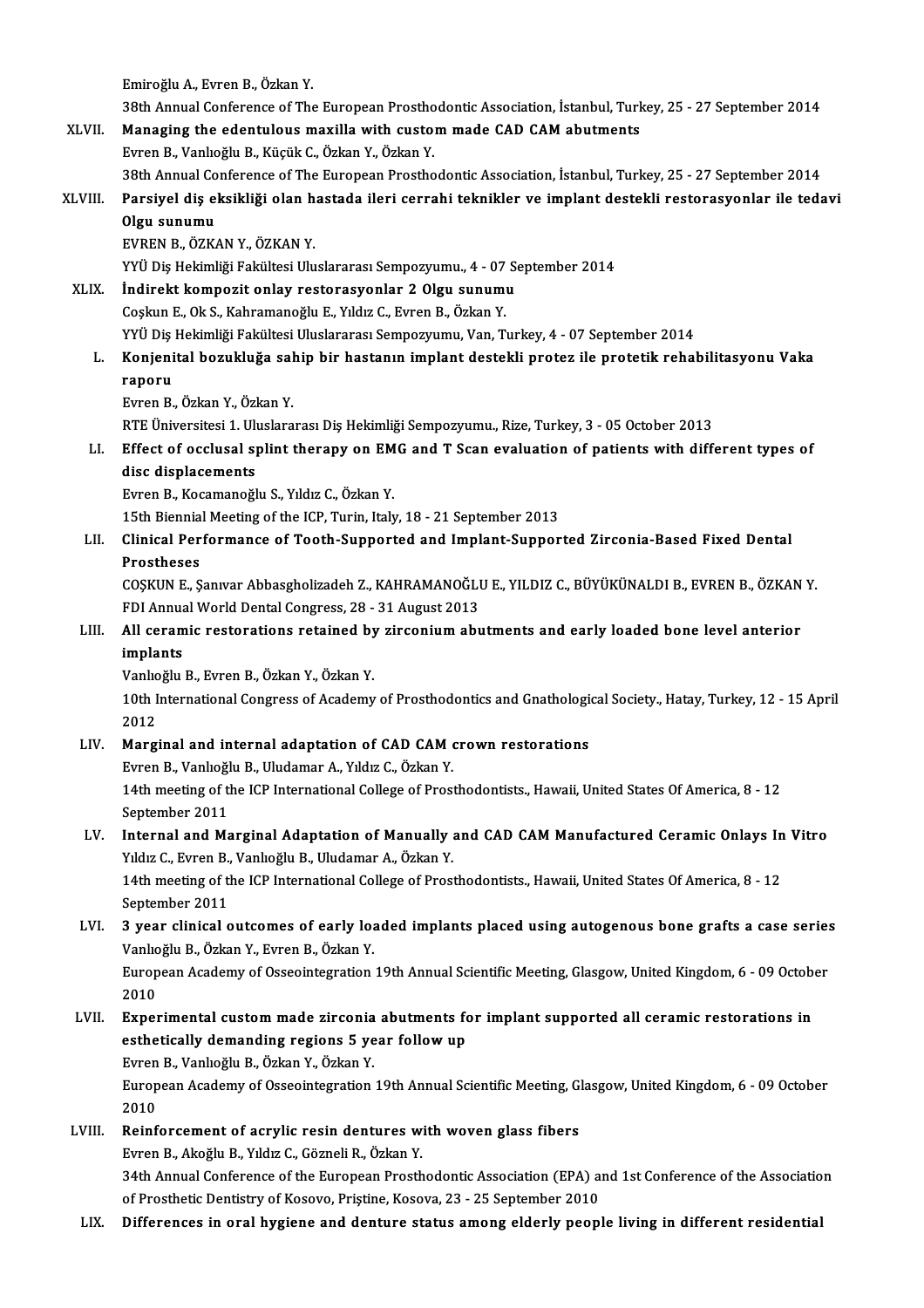| homes in Istanbul |
|-------------------|
| Örken V. Uludeman |

homes in Istanbul<br>Özkan Y., Uludamar A., Evren B., İşeri U.<br>EPA 2010 Pristine Kosevr 22 - 25 Sen

homes in Istanbul<br>Özkan Y., Uludamar A., Evren B., İşeri U.<br>EPA 2010, Priştine, Kosova, 23 - 25 September 2010<br>Beinforsement ef asıyliş resin dentures with v.

|              | Özkan Y., Uludamar A., Evren B., İşeri U.                                                                    |
|--------------|--------------------------------------------------------------------------------------------------------------|
|              | EPA 2010, Priștine, Kosova, 23 - 25 September 2010                                                           |
| LX.          | Reinforcement of acrylic resin dentures with woven glass fiber                                               |
|              | Evren B., Vanlıoğlu B., Yıldız C., Gözneli R., Özkan Y.                                                      |
|              | 34th Annual Conference of the European Prosthodontic Association (EPA) and 1st Conference of the Association |
|              | of Prosthetic Dentistry of Kosovo., Pristine, Kosova, 23 - 25 September 2010                                 |
| LXI.         | Geçici hidrostatik splintin okluzyona etkisinin bilgisayarlı okluzal analiz yöntemi ile incelenmesi          |
|              | GÖZLER S., GÖZNELİ R., AKOĞLU B., EVREN B., YILDIZ C., ÖZKAN Y.                                              |
|              | Türk Dişhekimleri Birliği 16. Uluslararası Dişhekimliği Kongresi, İstanbul, Turkey, 25 - 27 June 2009        |
| LXII.        | Geçici hidrostatik splintin okluzyona etkisinin bilgisayarlı okluzal analiz yöntemi ile incelenmesi          |
|              | Gözneli R., Evren B., Vanlıoğlu B., Yıldız C., Özkan Y.                                                      |
|              | TDB 16. Uluslararası Dişhekimliği Kongresi., İstanbul, Turkey, 25 - 27 June 2009                             |
| LXIII.       | Geçici hidrostatik splintin okluzyona etkisinin bilgisayarlı okluzal analiz yöntemi ile incelenmesi          |
|              | Gözler S., Gözneli R., Evren B., Vanlıoğlu B., Yıldız C., Özkan Y.                                           |
|              | TDB 16. Uluslararası Dişhekimliği Kongresi, İstanbul, Turkey, 25 - 27 June 2009                              |
| LXIV.        | Fracture resistance of IPSZir CAD and LAVA crowns with different cements                                     |
|              | Evren B., Yıldız C., Vanlıoğlu B., Uludamar A., Özkan Y.                                                     |
|              | IADR/AADR/CADR 87th General Session and Exhibition, Florida, United States Of America, 1 - 04 April 2009     |
| LXV.         | Fracture resistance of IPSe max Press and IPSZir CAD onlays with different cements                           |
|              | Uludamar A., Vanlıoğlu B., Evren B., Yıldız C., Özkan Y.                                                     |
|              | IADR/AADR/CADR 87th General Session and Exhibition, Florida, United States Of America, 1 - 04 April 2009     |
| LXVI.        | Adherence of Candida albicans to dental materials reinforced with fibers                                     |
|              | Evren B., Özkan Y., Özcan M.                                                                                 |
|              | Annual Meeting of the CED and ID of IADR., Thessaloniki, Greece, 26 - 29 September 2007                      |
| <b>LXVII</b> | Cam fiberle tamir edilmiş akrilik rezin protezlerin değerlendirilmesi                                        |
|              | Özkan Y., Evren B.                                                                                           |
|              | TDB 14. Uluslararası Dişhekimliği Kongresi, İstanbul, Turkey, 17 - 21 June 2007                              |
| LXVIII.      | Early loading of Astra Tech OsseoSpeed implants in various augmentation techniques Preliminary               |
|              | results                                                                                                      |
|              | Özkan Y., Vanlıoğlu B., Evren B., Özkan Y.                                                                   |
|              | AstraTech World Congress, Washington, United States Of America, 6 - 07 June 2008                             |
| LXIX.        | Prosthodontic rehabilitation after traumatic tooth and bone loss a case report                               |
|              | Evren B., Özkan Y., Basa S., Özkan Y.                                                                        |
|              | European Prosthodontic Association (EPA) 28. th Annual conferencelogy Association, İzmir, Turkey, 16 - 18    |
|              | September 2004                                                                                               |
| LXX.         | Asetal resinlerde ve akrilik resinlerde polimerizasyondan sonra ortaya çıkan boyutsal değişikliğin           |
|              | belirlenmesi                                                                                                 |
|              | Özkan Y., Arıkan A., Evren B., Arda T.                                                                       |
|              | TDB 10. Uluslararası Dişhekimliği Kongresi., Antalya, Turkey, 17 - 21 June 2003                              |
| LXXI.        | İstanbuldaki genç populasyonda diş fırçalama alışkanlığı protetik gereksinim periodontal sağlık ve           |
|              | çürük insidansının belirlenmesi Pilot Çalışma                                                                |
|              | Özkan Y., Özkan Y., Arıkan A., Kazazoğlu E., Evren B.                                                        |
|              | TDB 9. Uluslararası Dişhekimliği Kongresi., İzmir, Turkey, 18 - 22 June 2002                                 |
| LXXII.       | Acetal resins Comparison study of color stability                                                            |
|              | Arıkan A., Özkan Y., Arda T., Evren B.                                                                       |
|              | Prosthodontic Academy and Gnathology Society, İstanbul, Turkey, 13 - 15 September 2002                       |
| LXXIII.      | The absorbtion of water by acetal resin and acrylic resin                                                    |
|              | Arıkan A., Özkan Y., Arda T., Evren B.                                                                       |
|              | 7 th Congress of the Balkan Stomatological Society, İzmir, Turkey, 28 - 30 March 2002                        |
| LXXIV.       | The transverse strength of acetal acrylic denture base resins                                                |
|              |                                                                                                              |